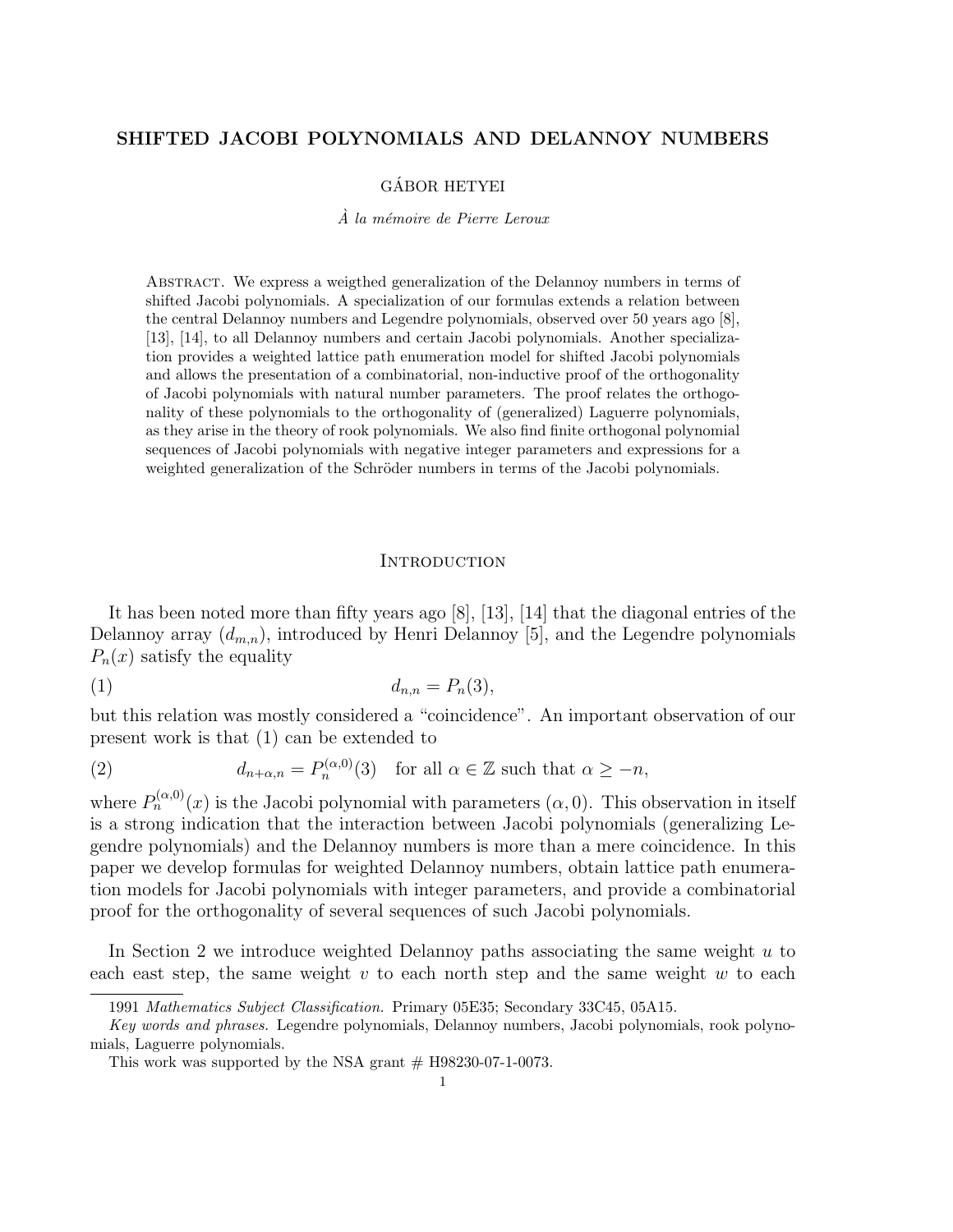#### $\alpha$  GÁBOR HETYEI

northeast step. We show that the total weight of all Delannoy paths in a rectangle may be easily expressed by substitution into a shifted Jacobi polynomial with the appropriate parameters. The shifting is achieved by replacing x with  $2x - 1$  in the definition of the Jacobi polynomial.

In particular, a specific substitution into the parameters  $u, v, w$  yields the shifted Jacobi polynomials themselves. Using this observation, in Section 3 we provide a lattice path enumeration proof for the orthogonality of the Jacobi polynomials  $P_n^{(\alpha,\beta)}(x)$  when  $\alpha, \beta \in \mathbb{N}$ . The proof reduces the weight enumeration to a formula that is known in the classical theory of rook polynomials, and is used there to show the orthogonality of the (generalized) Laguerre polynomials. This connection is explored a little further in Section 4, but a lot of work remains to be done in this area.

Using our weighted lattice path enumeration model, we can show a very simple formula expressing each Jacobi polynomial  $P_n^{(0,-\beta)}(x)$  with negative integer second parameter and satisfying  $n > \beta$ , in terms of a Jacobi polynomial with positive integer second parameter. The remaining sequence  $\{P_n^{(0,-\beta)}(x) : n \leq \beta - 1\}$  is symmetric, and its first half forms a finite orthogonal polynomial sequence. A combinatorial proof of this result may be found in Section 5.

Finally, in Section 6 we generalize Schröder numbers in a way that is completely analogous to our definition of weighted Delannoy numbers. We show that ordinary Schröder numbers too may be obtained by substituting 3 into an appropriate Jacobi polynomial, and prove a formula for iterated antiderivatives of the shifted Legendre polynomials.

#### **ACKNOWLEDGMENTS**

I wish to thank Mireille Bousquet-Mélou for acquainting me with Viennot's work [21]. This work was supported by the NSA grant  $#$  H98230-07-1-0073.

#### 1. Preliminaries

1.1. Delannoy numbers. The Delannoy array  $(d_{i,j}:i,j \in \mathbb{Z})$  was introduced by Henri Delannoy [5]. It may be defined by the recursion formula

$$
(3) \t d_{i,j} = d_{i-1,j} + d_{i,j-1} + d_{i-1,j-1}
$$

with the conditions  $d_{0,0} = 1$  and  $d_{i,j} = 0$  if  $i < 0$  or  $j < 0$ . The historic significance of these numbers is explained in the paper "Why Delannoy numbers?"[2] by Banderier and Schwer. The diagonal elements  $(d_{n,n} : n \geq 0)$  in this array are the *central Delannoy numbers* (A001850 of Sloane [16]). These numbers are known through the books of Comtet [4] and Stanley [18], but it is Sulanke's paper [20] that gives the most complete enumeration of all known uses of the central Delannoy numbers.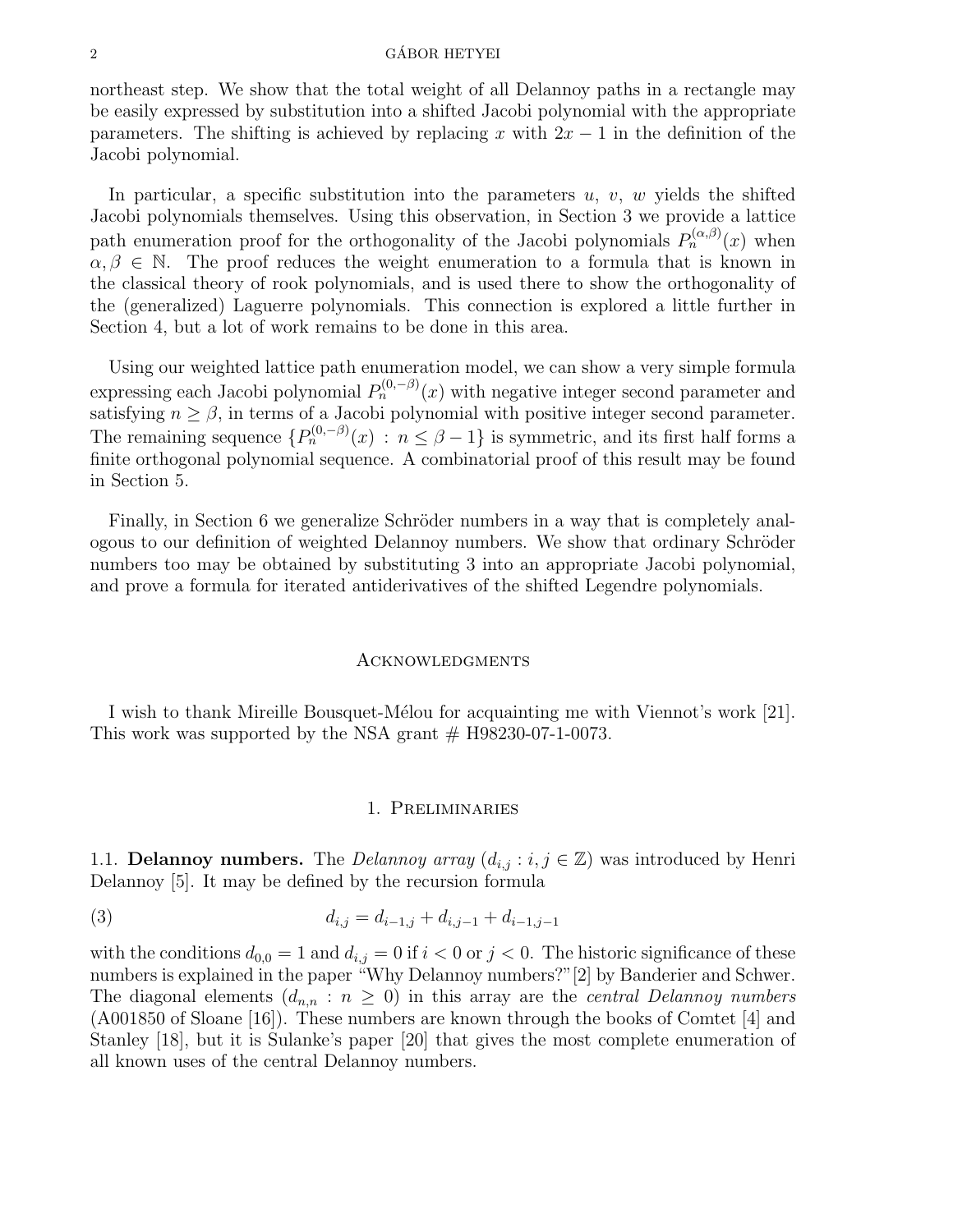1.2. Jacobi and Legendre polynomials. The *n*-th Jacobi polynomial  $P_n^{(\alpha,\beta)}(x)$  of type  $(\alpha, \beta)$  is defined as

$$
P_n^{(\alpha,\beta)}(x) = (-2)^{-n} (n!)^{-1} (1-x)^{-\alpha} (1+x)^{-\beta} \frac{d^n}{dx^n} ((1-x)^{n+\alpha} (1+x)^{n+\beta}).
$$

If  $\alpha$  and  $\beta$  are real numbers satisfying  $\alpha, \beta > -1$ , then the polynomials  $\{P_n^{(\alpha,\beta)}(x)\}_{n\geq 0}$ form an orthogonal basis with respect to the inner product

$$
\langle f, g \rangle := \int_{-1}^{1} f(x) \cdot g(x) \cdot (1 - x)^{\alpha} (1 + x)^{\beta} dx.
$$

The following formula, stated only slightly differently in [19, (4.21.2)], may be used to extend the definition of  $P_n^{(\alpha,\beta)}(x)$  to arbitrary complex values of  $\alpha$  and  $\beta$ :

(4) 
$$
P_n^{(\alpha,\beta)}(x) = \sum_{j=0}^n {n+\alpha+\beta+j \choose j} {n+\alpha \choose n-j} \left(\frac{x-1}{2}\right)^j
$$

The following important relation provides a way to "swap" the parameters  $\alpha$  and  $\beta$  (see [3, Chapter V, (2.8)]).

(5) 
$$
(-1)^n P_n^{(\alpha,\beta)}(-x) = P_n^{(\beta,\alpha)}(x).
$$

The Legendre polynomials  $\{P_n(x)\}_{n\geq 0}$  are the Jacobi polynomials  $\{P_n^{(0,0)}(x)\}_{n\geq 0}$ . They form an orthogonal basis with respect to the inner product

$$
\langle f, g \rangle := \int_{-1}^{1} f(x) \cdot g(x) \, dx.
$$

Substituting  $\alpha = \beta = 0$  into (4) yields

(6) 
$$
P_n(x) = \sum_{j=0}^n {n+j \choose j} {n \choose n-j} \left(\frac{x-1}{2}\right)^j.
$$

As a specialization of (5) we obtain

(7) 
$$
(-1)^n P_n(-x) = P_n(x).
$$

The shifted Legendre polynomials  $\widetilde{P}_n(x)$  are defined by the linear substitution

$$
\widetilde{P}_n(x) := P_n(2x - 1).
$$

They form an orthogonal basis with respect to the inner product

$$
\langle f, g \rangle := \int_0^1 f(x) \cdot g(x) \, dx.
$$

They may be calculated using the following formula:

(8) 
$$
\widetilde{P}_n(x) = \sum_{k=0}^n (-1)^{n-k} \binom{n}{k} \binom{n+k}{k} x^k = \sum_{k=0}^n (-1)^{n-k} \binom{n+k}{n-k} \binom{2k}{k} x^k.
$$

A generalization of (8) is stated and shown in Proposition 2.4. Shifted Legendre polynomials are widely used, they even have a table entry in the venerable opus of Abramowitz and

.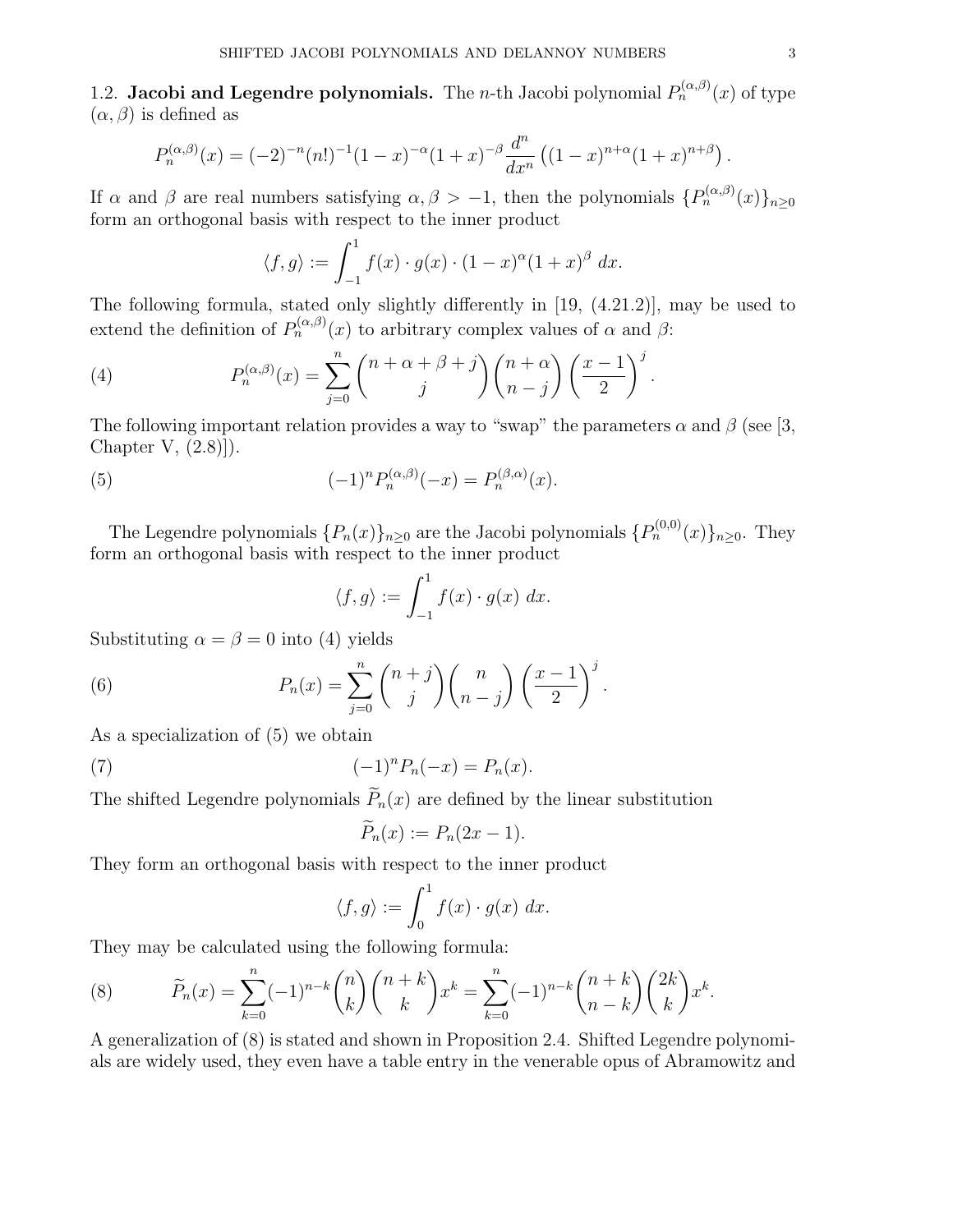#### 4 GÁBOR HETYEI

Stegun [1, 22.2.11]. Their obvious generalization, the *shifted Jacobi polynomials*  $\widetilde{P}_n^{(\alpha,\beta)}(x)$ , defined by the formula

(9) 
$$
\widetilde{P}_n^{(\alpha,\beta)}(x) := P_n^{(\alpha,\beta)}(2x-1),
$$

seem to occur much less frequently in the literature, a sample reference is the work of Gatteschi [6].

1.3. Favard's theorem. A good reference for the fundamental facts on orthogonal polynomials is Chihara's book [3]. A moment functional  $\mathcal L$  is a linear map  $\mathbb C[x] \to \mathbb C$ . A sequence of polynomials  ${p_n(x)}_{n=0}^\infty$  is an *orthogonal polynomial sequence* with respect to L if  $p_n(x)$  has degree n,  $\mathcal{L}(p_m(x)p_n(x)) = 0$  for  $m \neq n$ , and  $\mathcal{L}(p_n(x)) \neq 0$  for all n. Such a sequence exists if and only if  $\mathcal L$  is *quasi-definite* (see [3, Ch. I, Theorem 3.1], the term quasi-definite is introduced in [3, Ch. I, Definition 3.2]). Whenever an orthogonal polynomial sequence exists, each of its elements is determined up to a non-zero constant factor (see [3, Ch. I, Corollary of Theorem 2.2]).

A way to verify whether a sequence of polynomials is orthogonal is Favard's theorem [3, Chapter I, Theorem 4.4. This states that a sequence of monic polynomials  ${p_n(x)}_{n>0}$  is an orthogonal polynomial sequence, if and only if it satisfies the recurrence formula

(10) 
$$
p_n(x) = (x - c_n)p_{n-1}(x) - \lambda_n p_{n-2}(x) \quad n = 1, 2, 3, ...
$$

where  $p_{-1}(x) = 0$ ,  $p_0(x) = 1$ , the numbers  $c_n$  and  $\lambda_n$  are constants,  $\lambda_n \neq 0$  for  $n \geq 2$ , and  $\lambda_1$  is arbitrary (see [3, Ch. I, Theorem 4.1]). Conversely, for every sequence of monic polynomials defined in the above way there is a unique quasi-definite moment functional L such that  $\mathcal{L}(1) = \lambda_1$  and  $\{P_n(x)\}_{n=0}^{\infty}$  is the monic orthogonal polynomial sequence with respect to  $\mathcal{L}$ . The original proof provides only a recursive description of  $\mathcal{L}$  for a given  ${p_n(x)}_{n\geq 0}$  satisfying (10). Viennot [21] gave a combinatorial proof of Favard's theorem, upon which he has built a general combinatorial theory of orthogonal polynomials. In his theory, the values  $\mathcal{L}(x^n)$  are explicitly given as sums of weighted *Motzkin paths*.

1.4. Central Delannoy numbers and Legendre polynomials. Equation (1) linking the central Delannoy numbers to the Legendre polynomials has been known for over 50 years [8], [13], [14]. Until recently there was a consensus that this link is not very relevant. Banderier and Schwer [2] note that there is no "natural" correspondence between Legendre polynomials and the original lattice path enumeration problem associated to the Delannoy array, while Sulanke [20] states that "the definition of Legendre polynomials does not appear to foster any combinatorial interpretation leading to enumeration".

The present author made two attempts to provide a combinatorial explanation. In [9] we find a generalization (1) to substitutions of 3 into Jacobi polynomials and an asymmetric variant of the Delannoy array, having the same diagonal elements. In [10] we find a construction of a polytope whose face numbers are the coefficients of the powers of  $(x-1)/2$ in (6) and the Delannoy numbers enumerate faces having nonempty intersections with certain generalized orthants. Both attempts are "imperfect" in some sense: the first does not relate the original Delannoy array to substitutions into Jacobi polynomials, the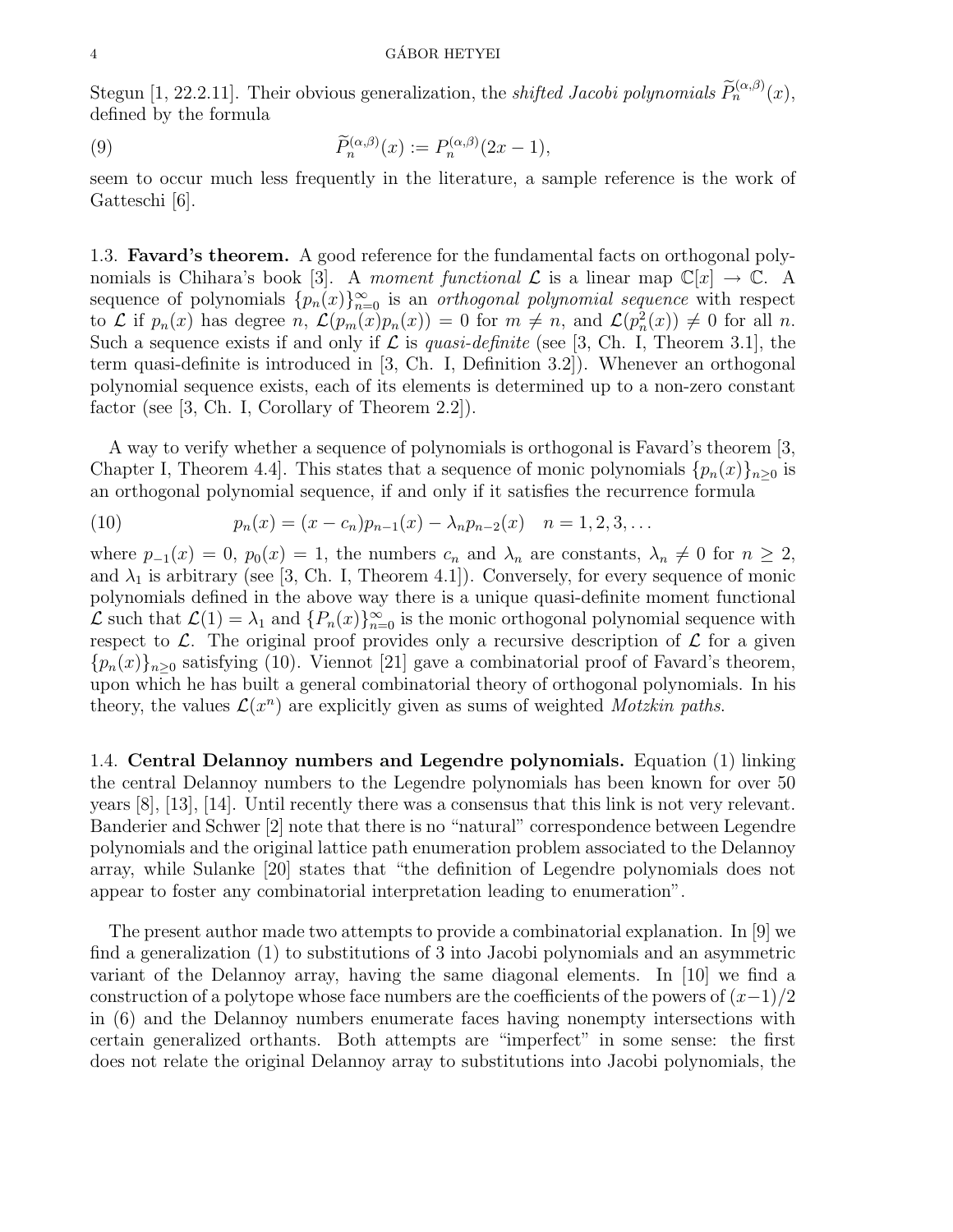second does not involve lattice path enumeration. The present work overcomes both of these "imperfections".

1.5. Rook polynomials and orthogonal polynomials. An excellent short summary of the classical theory of rook polynomials is given by Gessel in [7, Section 2]. For more information we follow his suggestion and refer the reader to Kaplansky and Riordan [12] and Riordan [15, pp. 163–277]. Let B be a subset of  $[n] \times [n]$ , i.e., a *board*. Here  $[n]$  is a shorthand for  $\{1,\ldots,n\}$ . A subset S of B is called *compatible* if no two elements of S agree in either coordinate. The *rook polynomial of B* is defined as

$$
r_B(x) := \sum_{k=0}^{n} (-1)^k r_k x^{n-k}
$$

where  $r_k$  is the number of compatible k-subsets of B. Let  $\mathcal L$  be the linear functional on polynomials in x defined by  $\mathcal{L}(x^n) := n!$ . Then

$$
\mathcal{L}(p(x)) = \int_0^\infty e^{-x} p(x) \ dx
$$

and the number of permutations  $\pi$  of  $[n] \times [n]$  such that no  $(i, \pi(i))$  belongs to B is  $\mathcal{L}(r_B(x))$ .

The rook polynomial of  $[n] \times [n]$  is the *Laguerre polynomial* 

(11) 
$$
l_n(x) := \sum_{k=0}^n (-1)^k {n \choose k}^2 k! x^{n-k}
$$

In terms of the simple Laguerre polynomial as usually normalized,

$$
l_n(x) = (-1)^n n! L_n(x).
$$

It can be shown combinatorially that the Laguerre polynomials form an orthogonal basis with respect to the inner product induced by  $\mathcal{L}$ . We have

$$
\mathcal{L}(l_m(x)l_n(x)) = \delta_{m,n} n!
$$

Here  $\delta_{m,n}$  is the Kronecker delta.

## 2. Weighted Delannoy numbers and shifted Legendre polynomials

A *Delannoy path* is a lattice path using only three kinds of steps:  $(0, 1)$  (east),  $(1, 0)$  $(north),$  and  $(1, 1)$  (northeast). One of the most plausible generalizations of the Delannoy array is the following.

**Definition 2.1.** Let  $u, v, w$  be commuting variables. We define the weighted Delannoy numbers  $d_{m,n}^{u,v,w}$  as the total weight of all Delannoy paths from  $(0,0)$  to  $(m,n)$ , where each east step  $(0, 1)$  has weight u, each north step has weight v, and each northeast step has weight w. The weight of a lattice path is the product of the weights of its steps.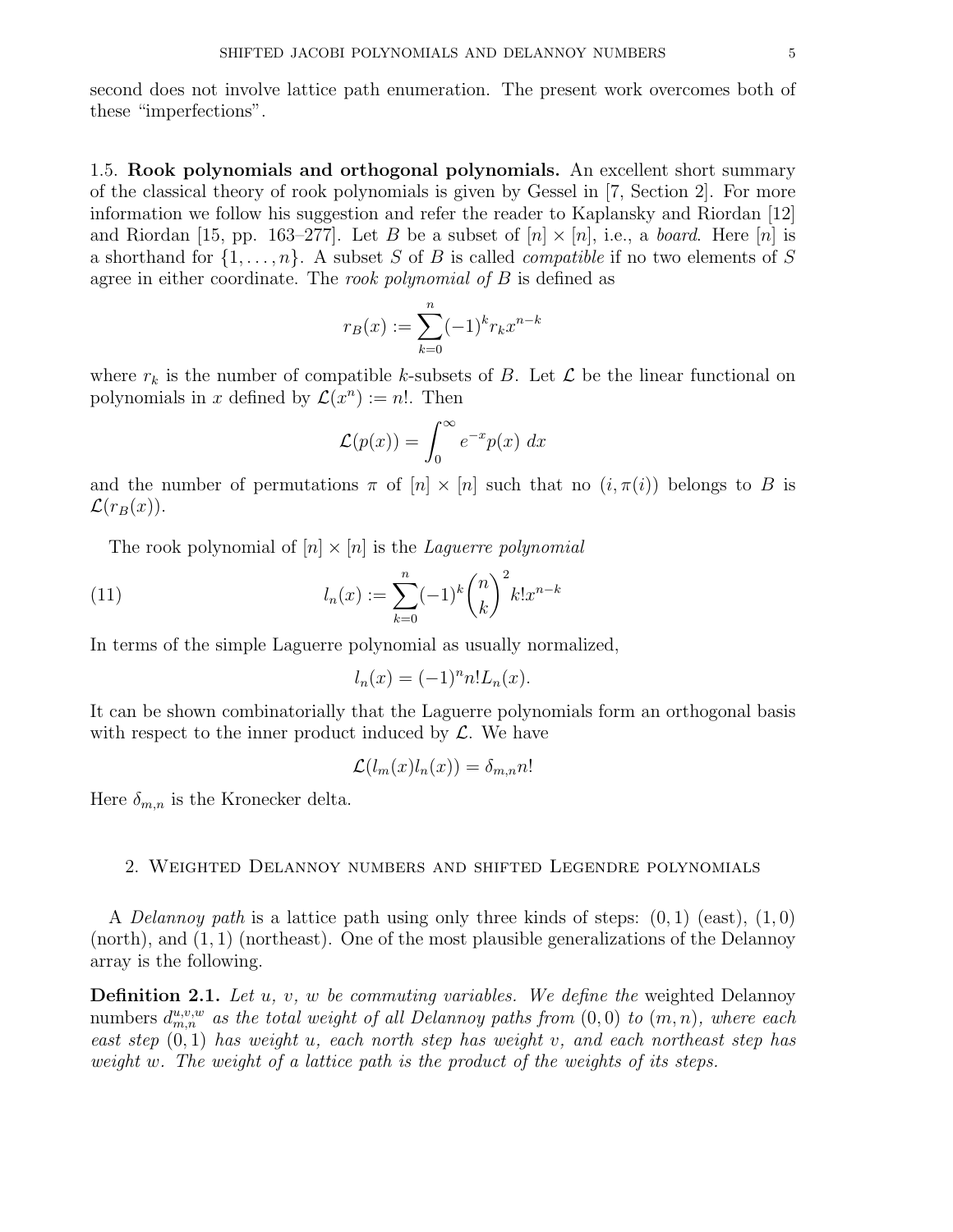#### GÁBOR HETYEI

The usual Delannoy numbers  $d_{m,n}$  are obtained by substituting  $u = v = w = 1$ . Equation (3) generalizes to

(12) 
$$
d_{i,j}^{u,v,w} = u \cdot d_{i-1,j}^{u,v,w} + v \cdot d_{i,j-1}^{u,v,w} + w \cdot d_{i-1,j-1}^{u,v,w},
$$

and we have

(13) 
$$
d_{n,n}^{u,v,w} = \sum_{k=0}^{n} {2n-k \choose k} {2n-2k \choose n-k} u^{n-k} v^{n-k} w^k.
$$

In fact, a Delannoy path from  $(0, 0)$  to  $(n, n)$  having k northeast steps has  $(n - k)$  east and  $(n - k)$  north steps, and there are

$$
\binom{2n-k}{k, n-k, n-k} = \binom{2n-k}{k} \binom{2n-2k}{n-k}
$$

ways to arrange these steps in some order. Using (8) and (13) we may show the following formula.

Lemma 2.2. The weighted central Delannoy numbers are linked to the shifted Legendre polynomials by

$$
d_{n,n}^{u,v,w} = (-w)^n \widetilde{P}_n\left(-\frac{uv}{w}\right).
$$

*Proof.* In a Delannov path from  $(0, 0)$  to  $(n, n)$  the total number of north and northeast steps is  $n$ . Thus we have

$$
d_{n,n}^{u,v,w}=(-w)^nd_{n,n}^{u,-v/w,-1}\quad
$$

which is equal to  $(-w)^n d_{n,n}^{1,-uv/w,-1}$  since the number of east steps is the same as the number of north steps. By (13) we have

$$
d_{n,n}^{1,-uv/w,-1} = \sum_{k=0}^{n} \binom{2n-k}{k} \binom{2n-2k}{n-k} \left(-\frac{uv}{w}\right)^{n-k} (-1)^k,
$$

and the statement follows from  $(8)$ .

Substituting  $u = v = w = 1$  into Lemma 2.2 yields

$$
d_{n,n} = d_{n,n}^{1,1,1} = (-1)^n \widetilde{P}_n(-1) = (-1)^n \cdot P_n(-3).
$$

Equation (1) now follows from the "swapping rule" (7). We may use the same rule to rewrite Lemma 2.2 as follows.

Proposition 2.3. The weighted central Delannoy numbers and the shifted Legendre polynomials satisfy

$$
d_{n,n}^{u,v,w} = w^n \widetilde{P}_n\left(\frac{uv}{w} + 1\right).
$$

*Proof.* By definition, we have  $(-1)^n \widetilde{P}_n(-x) = (-1)^n P_n(-2x-1)$ . Using (7) we obtain  $(-1)^n P_n(-2x-1) = P_n(2x+1) = \widetilde{P}_n(x+1).$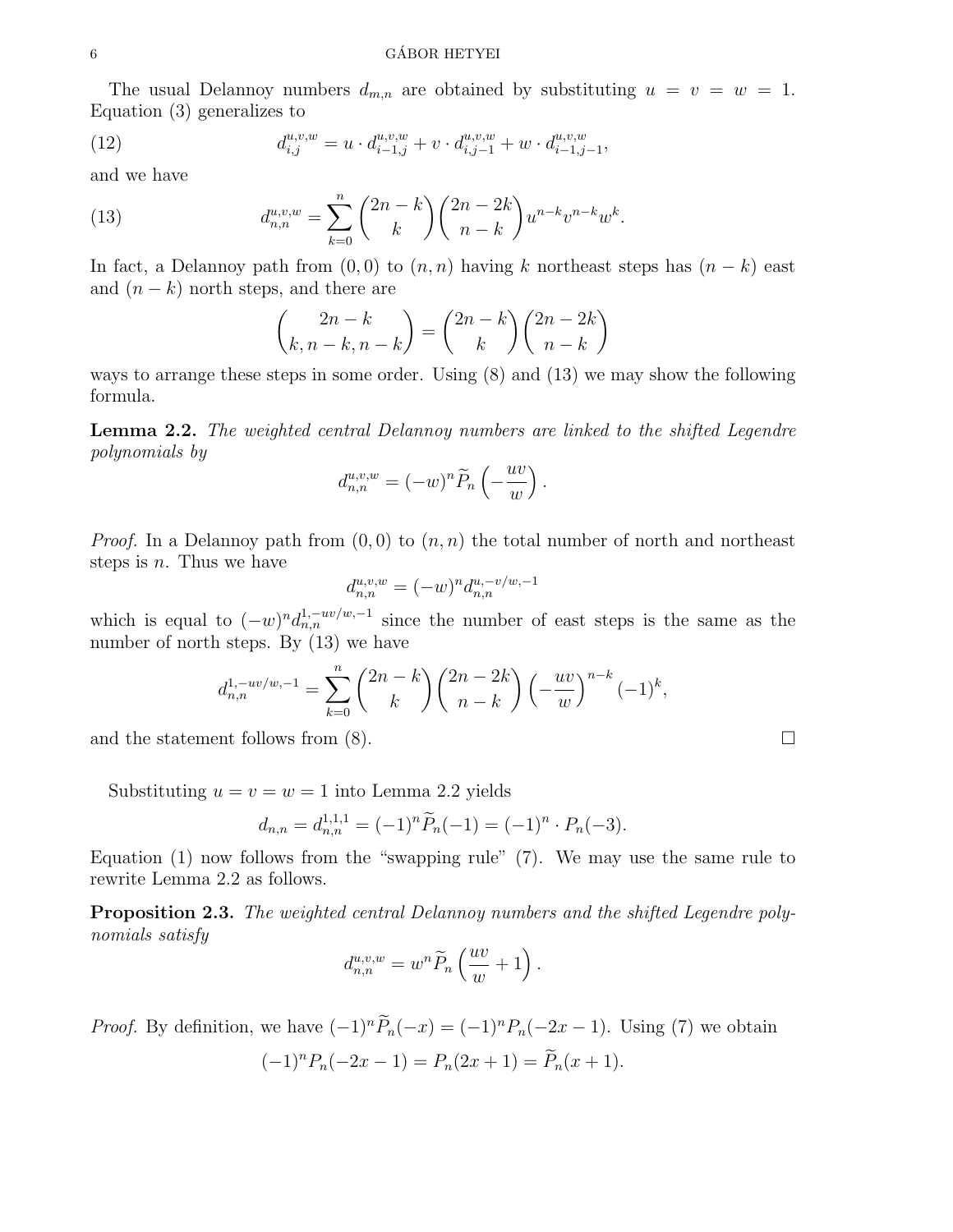Thus we may rewrite (7) for shifted Legendre polynomials as

(14) 
$$
(-1)^n \widetilde{P}_n(-x) = \widetilde{P}_n(x+1).
$$

The statement now follows immediately from Lemma 2.2.  $\Box$ 

Using Lemma 2.2 and Proposition 2.3 we obtain two infinite sets of weightings yielding the central Delannoy numbers  $d_{n,n}$  as the total weight of all Delannoy paths from  $(0, 0)$ to  $(n, n)$ . In fact, Lemma 2.2 implies

$$
d_{n,n} = d_{n,n}^{r,1/r,1} \quad \text{for all } r \in \mathbb{R} \setminus \{0\},
$$

whereas Proposition 2.3 yields

$$
d_{n,n} = d_{n,n}^{r,2/r,-1} \quad \text{for all } r \in \mathbb{R} \setminus \{0\}.
$$

In order to extend the validity of our formulas to non-central (weighted) Delannoy numbers, we prove the following generalization of (8) for the shifted Jacobi polynomials.

**Proposition 2.4.** For all  $\alpha \in \mathbb{N}$  and  $\beta \in \mathbb{C}$  we have

$$
(x-1)^{\alpha} \widetilde{P}_n^{(\alpha,\beta)}(x) = \sum_{k=0}^{n+\alpha} (-1)^{n+\alpha-k} x^k {n+\alpha \choose k} {n+\beta+k \choose n}.
$$

Proof. Using (4) we may write

$$
(x-1)^{\alpha} \widetilde{P}_n^{(\alpha,\beta)}(x) = \sum_{j=0}^n {n+\alpha+\beta+j \choose j} {n+\alpha \choose n-j} (x-1)^{\alpha+j}
$$
  
= 
$$
\sum_{j=0}^n {n+\alpha+\beta+j \choose j} {n+\alpha \choose \alpha+j} \sum_{k=0}^{\alpha+j} (-1)^{\alpha+j-k} {\alpha+j \choose k} x^k.
$$

Since

$$
\binom{n+\alpha}{\alpha+j} \cdot \binom{\alpha+j}{k} = \binom{n+\alpha}{k} \cdot \binom{n+\alpha-k}{\alpha+j-k} = \binom{n+\alpha}{k} \cdot \binom{n+\alpha-k}{n-j},
$$
as the order of summation in the previous equation yields

changing the order of summation in the previous equation yields

$$
(x-1)^{\alpha} \widetilde{P}_n^{(\alpha,\beta)}(x) = \sum_{k=0}^{n+\alpha} x^k {n+\alpha \choose k} \sum_{j=0}^n (-1)^{\alpha+j-k} {n+\alpha+\beta+j \choose j} {n+\alpha-k \choose n-j}.
$$

It should be noted that  $\binom{n+\alpha-k}{n-i}$  $\binom{+\alpha-k}{n-j} = 0$  if  $\alpha < k$  and  $j < k - \alpha$ . Since

$$
(-1)^j \binom{n+\alpha+\beta+j}{j} = \binom{-n-\alpha-\beta-1}{j},
$$

the last equation may be rewritten as

$$
(x-1)^{\alpha} \widetilde{P}_n^{(\alpha,\beta)}(x) = \sum_{k=0}^{n+\alpha} (-1)^{\alpha-k} x^k {n+\alpha \choose k} \sum_{j=0}^n {\binom{-n-\alpha-\beta-1}{j}} {n+\alpha-k \choose n-j}.
$$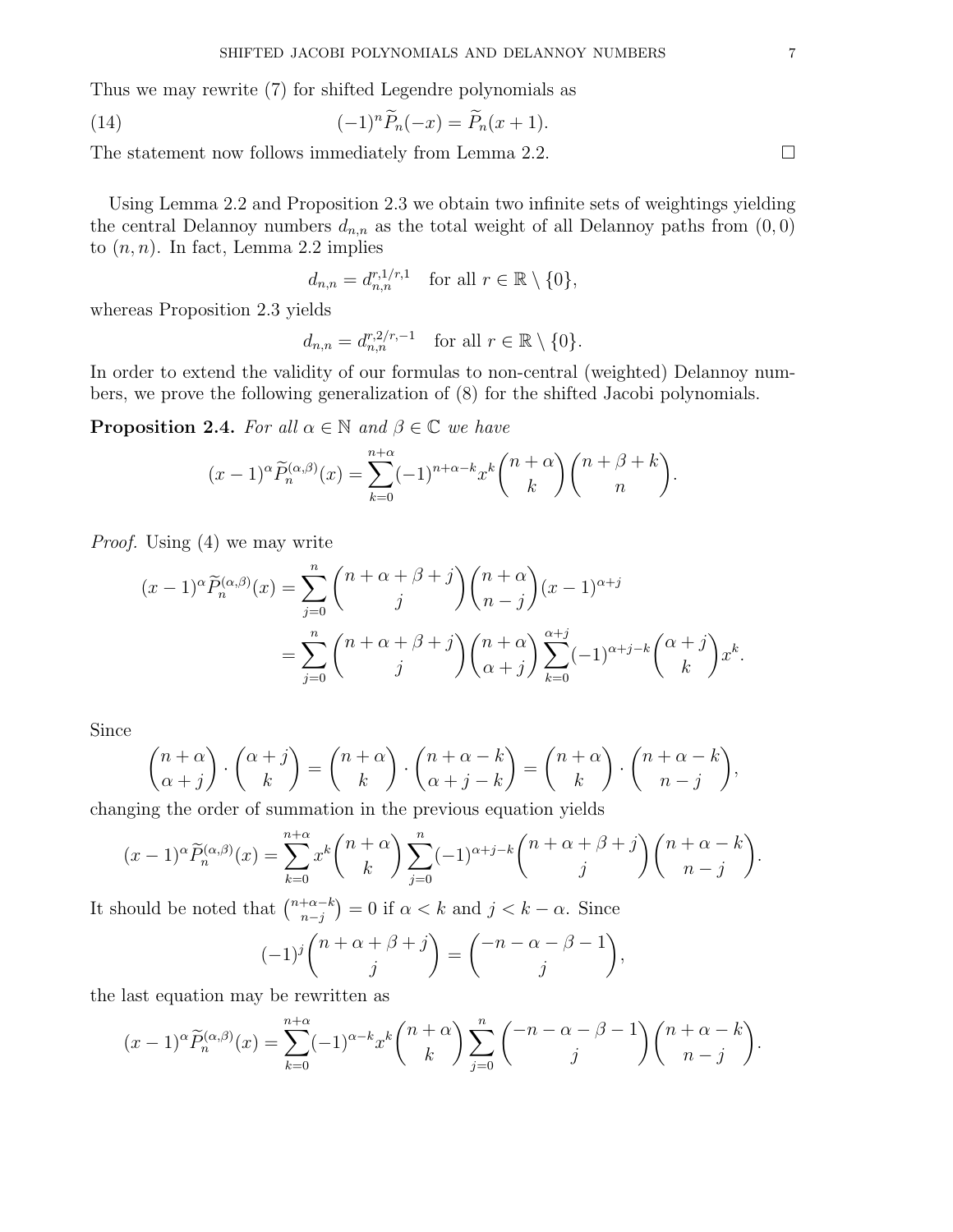Using the well-known polynomial identity

$$
\sum_{j=0}^{n} {X \choose j} {Y \choose n-j} = {X+Y \choose n}
$$

we obtain

$$
\sum_{j=0}^{n} \binom{-n-\alpha-\beta-1}{j} \binom{n+\alpha-k}{n-j} = \binom{-\beta-k-1}{n}.
$$

The statement now follows from the last equation for  $(x-1)^{\alpha} \widetilde{P}_n^{(\alpha,\beta)}(x)$  and from

$$
\binom{-\beta - k - 1}{n} = (-1)^n \binom{\beta + k + n}{n}.
$$

Corollary 2.5. In the case when  $\alpha = 0$  we obtain

$$
\widetilde{P}_n^{(0,\beta)}(x) = \sum_{k=0}^n (-1)^{n-k} x^k \binom{n}{k} \binom{n+\beta+k}{n}.
$$

Equation (13) may be generalized to the following statement.

**Proposition 2.6.** The weighted Delannoy numbers are given by the formula

$$
d_{m,n}^{u,v,w} = \sum_{k=0}^{n} \binom{m+n-k}{k} \binom{m+n-2k}{n-k} u^{m-k} v^{n-k} w^{k}.
$$

In fact, a Delannoy path from  $(0, 0)$  to  $(m, n)$  containing k northeast steps must contain  $(m - k)$  east and  $(n - k)$  north steps, and these steps may be listed in

$$
\binom{m+n-k}{k, m-k, n-k} = \binom{m+n-k}{k} \binom{m+n-2k}{n-k} \text{ ways.}
$$

Using Corollary 2.5 and Proposition 2.6 we may generalize Lemma 2.2 to the main result of this section.

Theorem 2.7. The weighted Delannoy numbers and the shifted Jacobi polynomials are linked by the formula

$$
d^{u,v,w}_{n+\beta,n}=u^\beta(-w)^n\widetilde{P}^{(0,\beta)}_n\left(-\frac{uv}{w}\right).
$$

Here  $\beta \in \mathbb{Z}$  is any integer satisfying  $\beta \geq -n$ .

Proof. By Proposition 2.6 we have

$$
d_{n+\beta,n}^{u,v,w} = \sum_{k=0}^n \binom{2n+\beta-k}{k}\binom{2n+\beta-2k}{n-k}u^{n+\beta-k}v^{n-k}w^k.
$$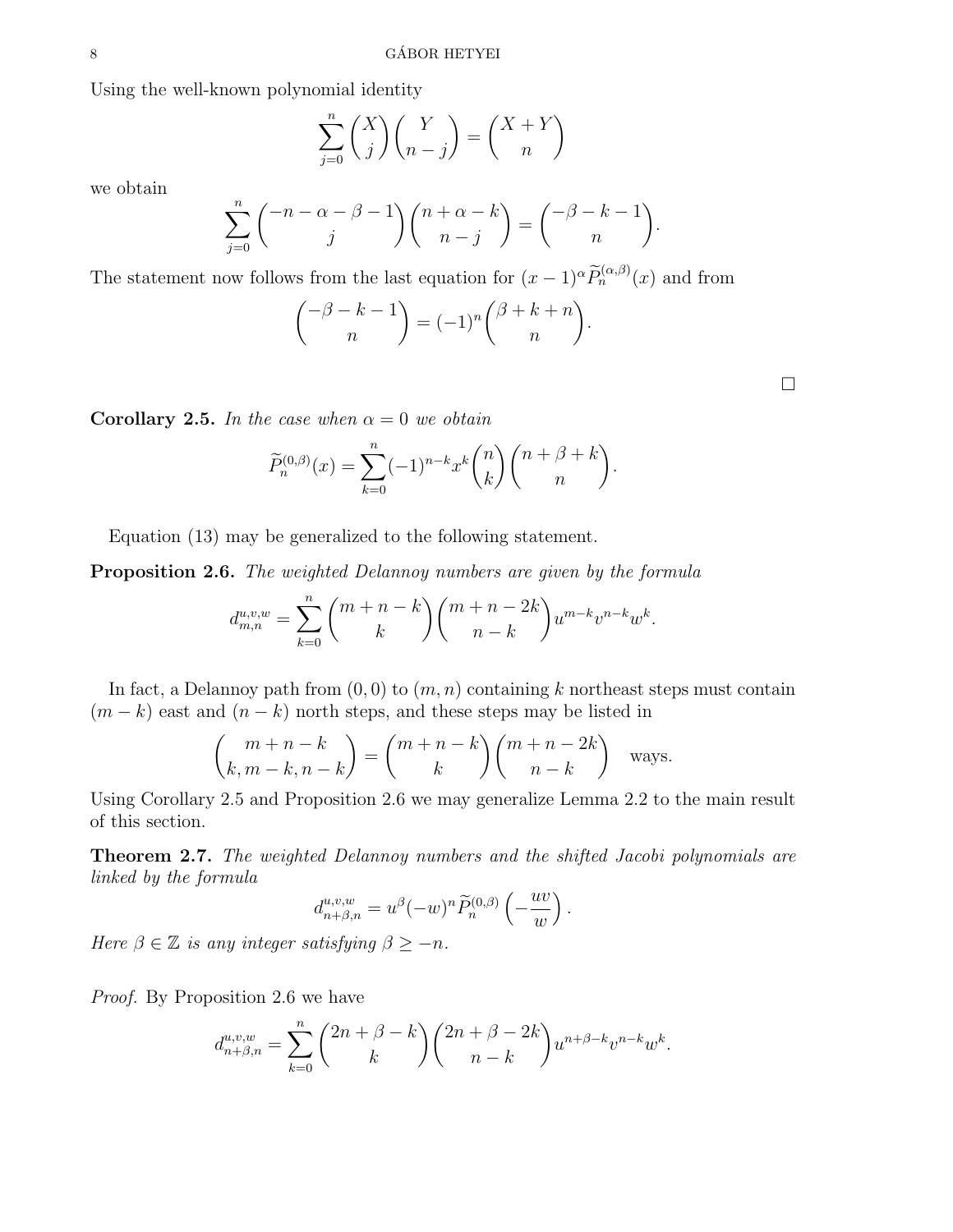Replacing k with  $(n - k)$  yields

$$
d_{n+\beta,n}^{u,v,w} = \sum_{k=0}^n \binom{n+\beta+k}{n-k} \binom{\beta+2k}{k} u^{\beta+k} v^k w^{n-k}.
$$

Here

$$
\binom{n+\beta+k}{n-k}\binom{\beta+2k}{k} = \binom{n+\beta+k}{n-k,\beta+k,k} = \binom{n+\beta+k}{n}\binom{n}{k},
$$

thus we also have

$$
d^{u,v,w}_{n+\beta,n}=\sum_{k=0}^n \binom{n+\beta+k}{n}\binom{n}{k}u^{\beta+k}v^kw^{n-k}.
$$

On the other hand, by Corollary 2.5 we have

$$
(-w)^n \widetilde{P}_n^{(0,\beta)} \left(-\frac{uv}{w}\right) = \sum_{k=0}^n \binom{n}{k} \binom{n+\beta+k}{n} u^k v^k w^{n-k},
$$
  
 
$$
\text{Im } d_{n+\beta,n}^{u,v,w} \text{ only by a factor of } u^{\beta}.
$$

which differs from  $d_{n+\beta,n}^{u,v,w}$  only by a factor of  $u^{\beta}$ 

Direct substitution of  $u = v = w = 1$  into Theorem 2.7 yields

(15) 
$$
d_{n+\beta,n} = (-1)^n \widetilde{P}_n^{(0,\beta)}(-1) = (-1)^n P_n^{(0,\beta)}(-3),
$$

a simpler formula may be obtained by using the "swapping rule" (5), which, after replacing the letter  $\beta$  with  $\alpha$ , yields (2). We conclude this section with the generalization of Proposition 2.3 to all weighted Delannoy numbers.

Proposition 2.8. The weighted Delannoy numbers and the shifted Jacobi polynomials satisfy

$$
d_{n+\beta,n}^{u,v,w} = u^{\beta}w^n \widetilde{P}_n^{(\beta,0)}\left(\frac{uv}{w} + 1\right).
$$

Proof. In analogy to the argument seen in the proof of Proposition 2.3, we may rewrite (5) for shifted Jacobi polynomials as

(16) 
$$
(-1)^n \widetilde{P}_n^{(\alpha,\beta)}(-x) = \widetilde{P}_n^{(\beta,\alpha)}(x+1).
$$

The statement is an immediate consequence of this swapping rule and Theorem 2.7.  $\Box$ 

# 3. Combinatorial proofs of certain orthogonality relations

As a consequence of Theorem 2.7 we obtain the following lattice path representations of the shifted Legendre polynomials  $\widetilde{P}_n(x) = \widetilde{P}_n^{(0,0)}(x)$  and the shifted Jacobi polynomials  $\widetilde{\Xi}(0,0)$ .  $\widetilde{P}_n^{(0, \beta)}(x)$ .

**Corollary 3.1.** For all  $\beta \in \mathbb{Z}$  satisfying  $\beta \geq -n$ , the shifted Jacobi polynomial  $\widetilde{P}_n^{(0,\beta)}(x)$ is  $d_{n+\beta,n}^{1,x,-1}$ , i.e., the total weight of all Delannoy paths from  $(0,0)$  to  $(n+\beta,n)$ , where each east step has weight 1, each north step has weight x, and each northeast step has weight −1.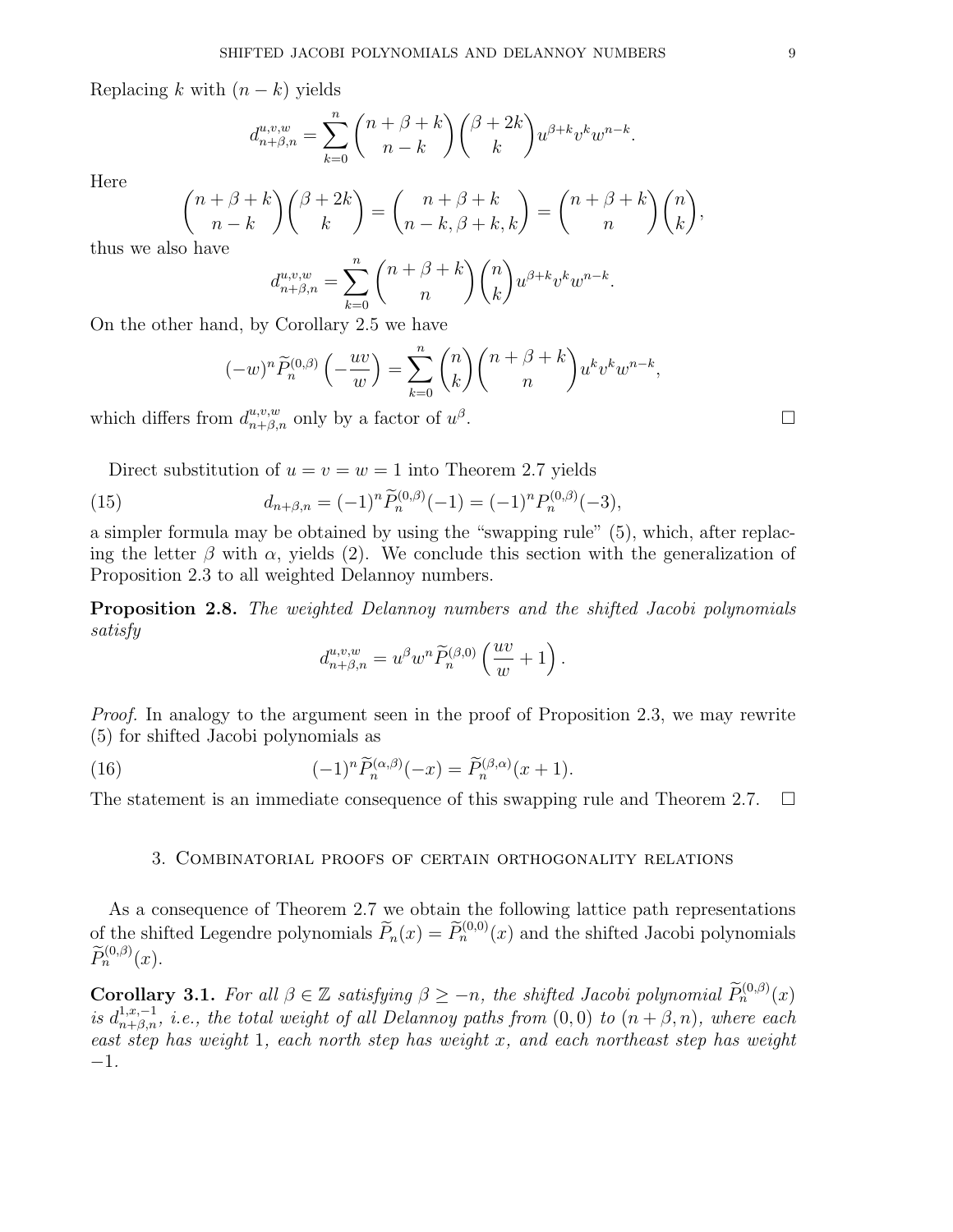In this section we use this Proposition to provide a combinatorial proof for all  $\alpha, \beta \in \mathbb{N}$ , of the fact that the Jacobi polynomials  $P_n^{(\alpha,\beta)}(x)$  form an orthogonal basis with respect to the inner product

$$
\langle f, g \rangle := \int_{-1}^{1} f(x) \cdot g(x) \cdot (1 - x)^{\alpha} (1 + x)^{\beta} dx.
$$

Using the substitution  $u := (x+1)/2$  yields

$$
\int_{-1}^{1} f(x) \cdot g(x) \cdot (1-x)^{\alpha} (1+x)^{\beta} dx = 2^{\alpha+\beta+1} \int_{0}^{1} f(2u-1) \cdot g(2u-1) \cdot (1-u)^{\alpha} u^{\beta} du
$$

thus the orthogonality relations we want to prove may be restated for shifted Jacobi (and Legendre) polynomials as follows.

**Theorem 3.2.** For all  $\alpha, \beta \in \mathbb{N}$ , the shifted Jacobi polynomials  $\widetilde{P}_n^{(\alpha,\beta)}(x)$  form an orthogonal basis with respect to the inner product

$$
\langle f, g \rangle := \int_0^1 f(x) \cdot g(x) \cdot (1 - x)^{\alpha} x^{\beta} dx.
$$

First we prove Theorem 3.2 for the case  $\alpha = 0$  only. Since an inner product of any polynomial with itself is nonzero, it is sufficient to show the following orthogonality relation.

**Proposition 3.3.** For all  $m, n, \beta \in \mathbb{N}$  satisfying  $m < n$  we have

$$
\int_0^1 x^{m+\beta} \cdot \widetilde{P}_n^{(0,\beta)}(x) \, dx = 0.
$$

Proof. Using the lattice path representation stated in Corollary 3.1, each Delannoy path from  $(0,0)$  to  $(n+\beta,n)$  containing k north steps contributes a term  $(-1)^{n-k}x^k$  to  $\widetilde{P}_n^{(0,\beta)}(x)$ , and a term  $(-1)^{n-k}x^{k+m+\beta}$  to  $x^{m+\beta} \cdot \widetilde{P}_n^{(0,\beta)}(x)$ . Since

$$
\int_0^1 x^{k+m+\beta} \, dx = \frac{1}{k+m+\beta+1},
$$

we obtain that each Delannoy path from  $(0,0)$  to  $(n + \beta, n)$  containing k north steps contributes a term

$$
\frac{(-1)^{n-k}(n+m+\beta+1)!}{k+m+\beta+1} \quad \text{to} \quad (n+m+\beta+1)! \cdot \int_0^1 x^{m+\beta} \cdot \widetilde{P}_n^{(0,\beta)}(x) \, dx.
$$

Therefore

$$
(n+m+\beta+1)! \cdot \int_0^1 x^{m+\beta} \cdot \widetilde{P}_n^{(0,\beta)}(x) dx
$$

is the total weight of all pairs  $(L, \sigma)$  where L is a Delannoy path from  $(0, 0)$  to  $(n + \beta, n)$ and  $\sigma$  is a bijection  $\{r, a_1, \ldots, a_{n+\beta}, b_1, \ldots, b_m\} \to \{1, \ldots, m+n+\beta+1\}$ , subject to the following rules:

(i)  $\sigma(r) < \sigma(a_i)$  holds for all i such that there is an east step in L from  $(i-1, y)$  to  $(i, y)$  for some y;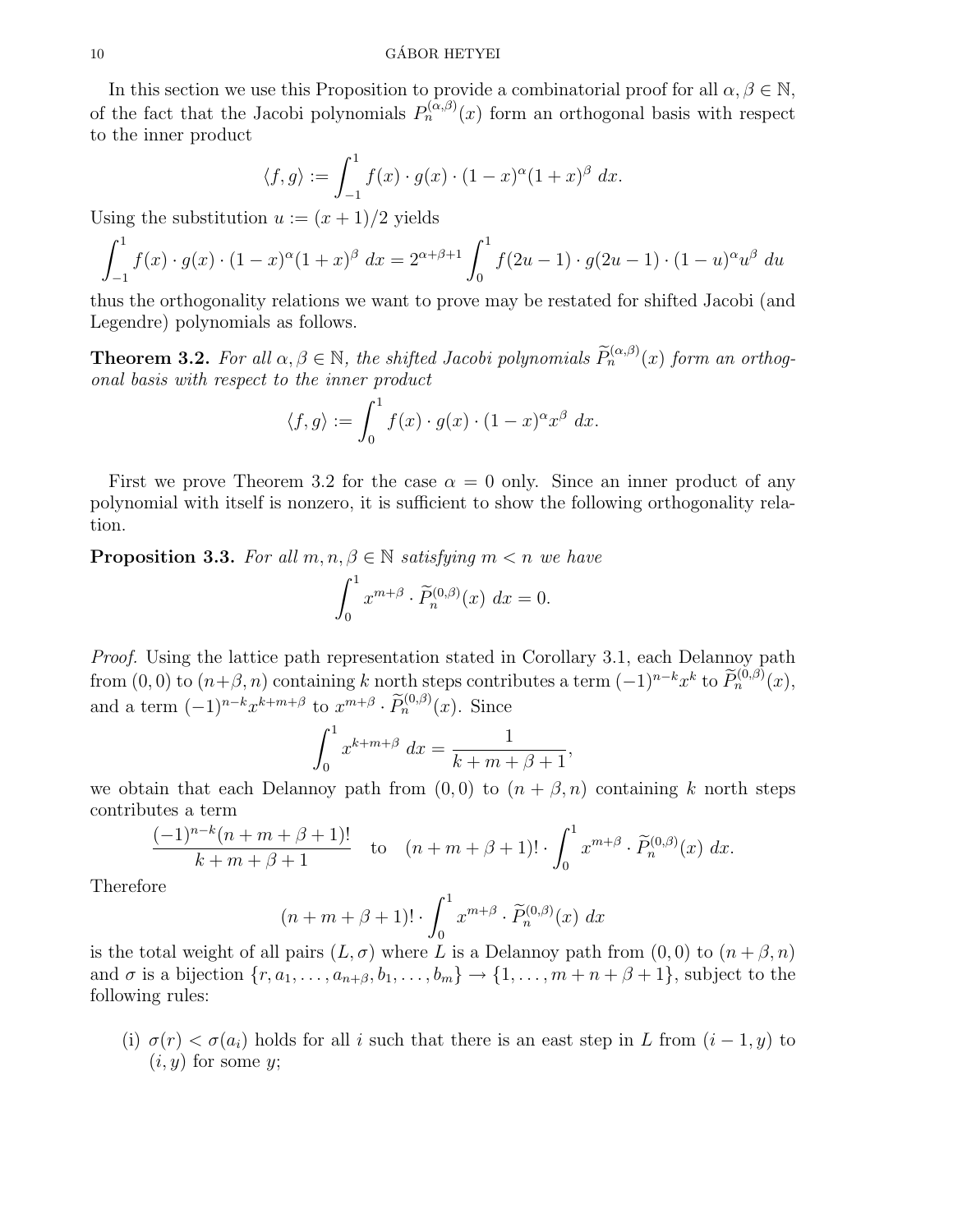(ii)  $\sigma(r) < \sigma(b_i)$  holds for  $j = 1, 2, \ldots, m$ .

The weight of the pair  $(L, \sigma)$  is defined to be a function of the Delannoy path L: each northeast step contributes a factor of  $(-1)$ , all other steps contribute a factor of 1.

In fact, a Delannoy path L from  $(0,0)$  to  $(n + \beta, n)$  with k north steps has  $n - k$ northeast steps and  $n+\beta-(n-k)=\beta+k$  east steps. After fixing L, condition (i) above requires  $\sigma(r)$  to be less than  $\beta + k$  elements in  $\{\sigma(a_1), \ldots, \sigma(a_{n+\beta})\}$ . Conditions (i) and (ii) together force exactly  $\beta + k + m$  elements of  $\{1, \ldots, m+n+\beta+1\}$  to be more than σ(r). Thus the number of bijections σ forming a valid pair (L, σ) with this fixed L is  $(n + m + \beta + 1)!/(k + m + \beta + 1)$  and the total contribution of all pairs  $(L, \sigma)$  for this fixed L is  $(-1)^{n-k}(n+m+\beta+1)!/(k+m+\beta+1)$ . Let us call the pairs  $(L, \sigma)$  satisfying (i) and (ii) valid pairs.

Let us now eliminate the contribution of some valid pairs  $(L, \sigma)$  by introducing the following involutions  $\tau_i$  for  $i = 1, 2, \ldots, n+\beta$ . If the Delannoy path L contains a northeast step from some  $(i-1, y)$  to  $(i, y+1)$  and  $\sigma(r) < \sigma(a_i)$  then we define  $\tau_i(L, \sigma)$  as  $(L', \sigma)$ where L' is obtained from L by replacing the northeast step from  $(i-1, y)$  to  $(i, y+1)$  with an east step from  $(i-1, y)$  to  $(i, y)$  followed by a north step from  $(i, y)$  to  $(i, y+1)$ . (Note that the condition  $\sigma(r) < \sigma(a_i)$  guarantees that  $(L', \sigma)$  is a valid pair.) If L contains an east step from  $(i-1, y)$  to  $(i, y)$  followed by a north step from  $(i, y)$  to  $(i, y+1)$ , we define  $\tau_i(L,\sigma)$  as  $(L',\sigma)$  where L' is obtained from L by replacing the sequence of one east step and one north step from  $(i, y)$  to  $(i, y+1)$  by a diagonal step from  $(i, y)$  to  $(i, y+1)$ . (Note that condition (i) for  $(L, \sigma)$  requires  $\sigma(r) < \sigma(a_i)$  in this case.) In all other situations we define  $\tau_i(L,\sigma) := (L,\sigma)$ . Obviously, the  $\tau_i$ 's are involutions on the set of valid pairs, and they commute pairwise, since they change disjoint parts of the underlying Delannoy paths. Thus they induce a  $\mathbb{Z}_2^{n+\beta}$ <sup>n+β</sup>-action on the set of valid pairs. If  $\tau_i(L,\sigma) \neq (L,\sigma)$  then the weight of  $\tau_i(L,\sigma)$  is the negative of the weight of  $(L,\sigma)$ . Thus the weight of all  $(L,\sigma)$ pairs that belong to the same  $\mathbb{Z}_2^{n+\beta}$  $n+\beta$ -orbit cancels, unless the orbit in question contains a single fixed point.

We have shown that

$$
(n+m+\beta+1)! \cdot \int_0^1 x^{m+\beta} \cdot \widetilde{P}_n^{(0,\beta)}(x) \, dx
$$

equals the total weight of all valid pairs  $(L, \sigma)$  satisfying  $\tau_i(L, \sigma) = (L, \sigma)$  for  $i =$  $1, 2, \ldots, n + \beta$ . These pairs may be characterized by the following two conditions:

- (iii)  $\sigma(r) > \sigma(a_i)$  holds for all i such that there is a northeast east step in L from  $(i-1, y)$  to  $(i, y+1)$  for some y;
- (iv) there is no east step immediately followed by a north step.

Condition (iv) is a statement about the Delannoy path  $L$  only. It may be stated equivalently by requiring that the only way to go before the first, after the last, or between two consecutive northeast steps is to use all the north steps before all the east steps. Such a Delannoy path is uniquely determined by the set of its diagonal steps. A sequence of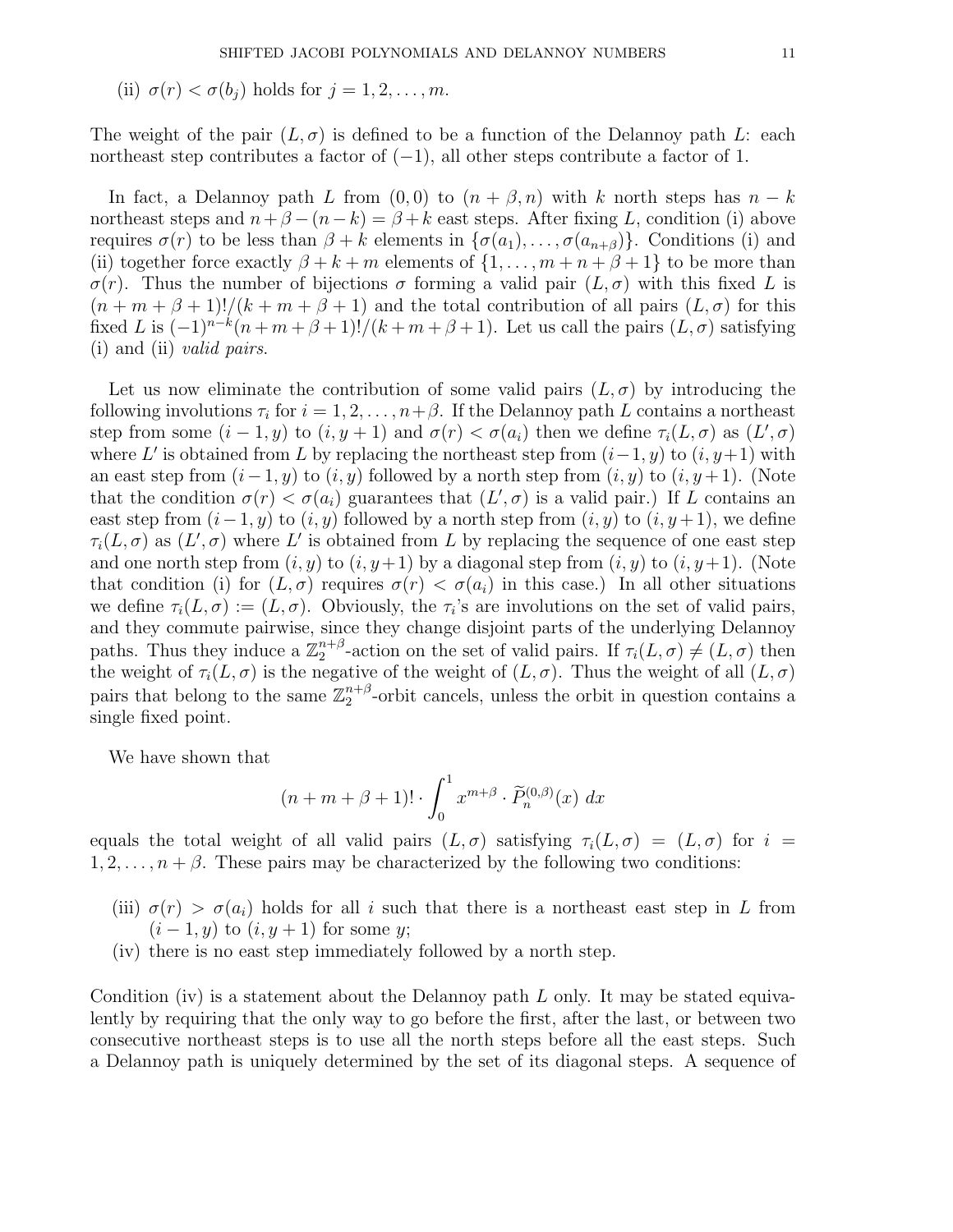#### 12 GÁBOR HETYEI

diagonal steps can be completed to a Delannoy path satisfying (iv) if and only if the first coordinates and the second coordinates of the starting points both form a strictly increasing sequence. Thus there are  $\binom{n+\beta}{k}$  $\binom{+\beta}{k} \binom{n}{k}$  Delannoy paths satisfying (iv). Given a Delannoy path L satisfying (iv) having k diagonal steps, conditions (i), (ii), and (iii) are equivalent to stating that  $\sigma(r) = k + 1$ ,  $\sigma(a_i) \leq k$  for all i such that there is a northeast east step in L from  $(i - 1, y)$  to  $(i, y + 1)$  for some  $y + 1$ , and the image of all remaining elements under  $\sigma$  belongs to  $\{k+1, k+2, \ldots, n+m+\beta+1\}$ . There are  $k!(n+m+\beta-k)!$ ways to find such a  $\sigma$ .

Therefore we obtain the following equality:

(17) 
$$
(n+m+\beta+1)!\cdot \int_0^1 x^{m+\beta} \cdot \widetilde{P}_n^{(0,\beta)}(x) dx = \sum_{k=0}^n (-1)^k {n+\beta \choose k} {n \choose k} \cdot k! (n+m+\beta-k)!
$$

We are left to show that the right hand side is zero for  $m < n$ . This is known in the theory of rook polynomials (see Section 4), so here we indicate a short proof for completeness sake only. The right hand side is  $(m + \beta)!$  times

$$
p(m) := \sum_{k=0}^{n} (-1)^k {n \choose k} (n+\beta)_k (n+m+\beta-k)_{n-k} = (-1)^n \sum_{k=0}^{n} {n \choose k} (n+\beta)_k (-m-\beta-1)_{n-k}.
$$

Consider  $p(m)$  as a polynomial function of m. The number  $(-1)^n p(-m)$  is then the number of ways to select a k-element subset of an n-element set and injectively color its elements using  $n + \beta$  colors, then color the remaining  $n - k$  elements injectively, using a disjoint set of  $m - \beta - 1$  colors. Thus we have

$$
(-1)^{n}p(-m) = \binom{n+m-1}{n} \quad \text{implying} \quad p(m) = (-1)^{n} \binom{n-m-1}{n}.
$$
\nThis is zero for  $m < n$ .

\n $\Box$ 

The rest of the proof of Theorem 3.2 is a consequence of the following Proposition.

**Proposition 3.4.** For all  $\alpha, \beta \in \mathbb{N}$ , the shifted Jacobi polynomials satisfy

$$
(x-1)^{\alpha} \widetilde{P}_n^{(\alpha,\beta)}(x) = \sum_{i=0}^{\alpha} {\alpha \choose i} (-1)^i x^{\alpha-i} \widetilde{P}_n^{(0,\alpha+\beta-i)}(x).
$$

*Proof.* First we show using Proposition 2.4 that  $(x - 1)^{\alpha} \widetilde{P}_n^{(\alpha,\beta)}(x)$  is the total weight of all Delannoy paths from  $(0, 0)$  to  $(n + \alpha + \beta, n + \alpha)$  subject to the restriction that none of the first  $\alpha$  steps is an east step. Here each east step contributes a factor of 1, each north step contributes a factor of x and each northeast step contributes a factor of  $-1$ . In fact, if such a Delannoy path has k north steps then it has  $n + \alpha - k$  northeast steps and  $\beta + k$  east steps. There are  $\binom{n+\alpha}{k}$  $\binom{+\alpha}{k}$  ways to determine the order of the north and the northeast steps among themselves and then there are  $\binom{n+\beta}{n}$  $\binom{+\beta}{n}$  ways to determine the order of the  $\beta + k$  east steps with respect to the n other steps (we subtracted  $\alpha$  from  $n + \alpha$  for the first  $\alpha$  steps which can not be east steps).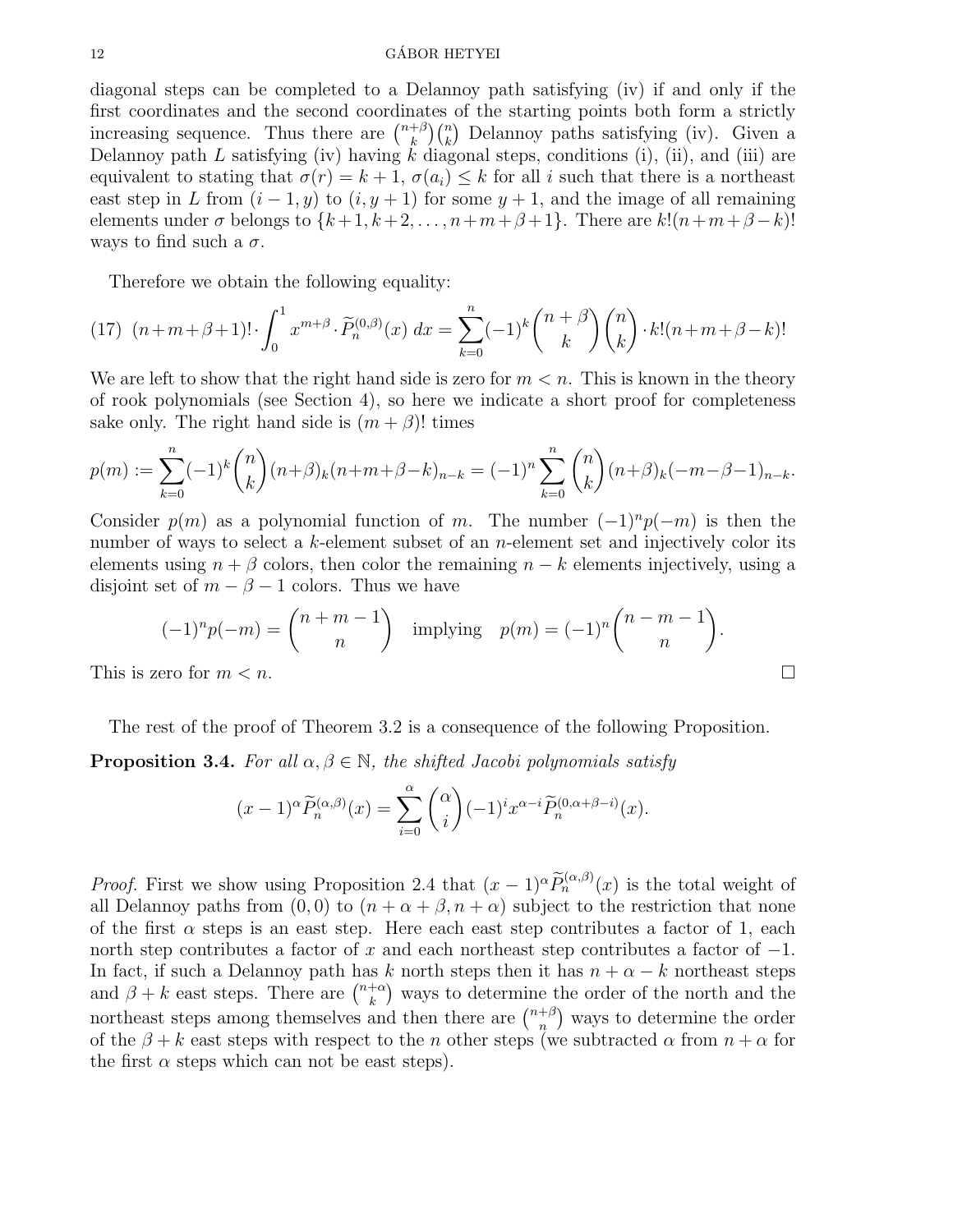Every Delannoy path subject to the above restriction may be uniquely decomposed as follows. The first  $\alpha$  steps form a Delannoy path with no east step from  $(0, 0)$  to some  $(i, \alpha)$  where  $0 \leq i \leq \alpha$  is the number of northeast steps among the first  $\alpha$  steps. These contribute a factor of  $(-1)^i x^{\alpha-i}$ . Given i, there are  $\binom{\alpha}{i}$  $\binom{\alpha}{i}$  ways to determine of the order of the first  $\alpha$  steps. The rest of the path is an unrestricted Delannoy path from  $(i, \alpha)$  to  $(n + \alpha + \beta, n + \alpha)$ , shifting its start to the origin yields a Delannoy path from  $(0, 0)$  to  $(n+\alpha+\beta-i, n)$ . This part of the path may be chosen independently among all Delannoy paths from  $(0, 0)$  to  $(n + \alpha + \beta - i, n)$  and, by Corollary 3.1, their total contribution is  $\widetilde{P}_n^{(0,\alpha+\beta-i)}(x)$ .

Using Proposition 3.4 we may conclude the proof of Theorem 3.2 as follows. Assume  $\alpha, \beta \in \mathbb{N}$  and  $m < n$ . Then

$$
\int_0^1 x^m \cdot \widetilde{P}_n^{(\alpha,\beta)}(x) \cdot (1-x)^\alpha x^\beta \, dx = (-1)^\alpha \int_0^1 x^{m+\beta} \cdot \sum_{i=0}^\alpha \binom{\alpha}{i} (-1)^i x^{\alpha-i} \widetilde{P}_n^{(0,\alpha+\beta-i)}(x) \, dx
$$

$$
= \sum_{i=0}^\alpha \binom{\alpha}{i} (-1)^{\alpha+i} \int_0^1 x^{m+(\alpha+\beta-i)} \cdot \widetilde{P}_n^{(0,\alpha+\beta-i)}(x) \, dx.
$$

All integrals in the last sum are zero by Proposition 3.3.

# 4. Connections to the classical theory of rook polynomials

For  $\beta = 0$  equation (17) takes the form

(18) 
$$
(n+m+1)! \cdot \int_0^1 x^m \cdot \widetilde{P}_n(x) dx = \sum_{k=0}^n (-1)^k {n \choose k}^2 \cdot k! (n+m-k)!
$$

The right hand side here is  $\mathcal{L}(x^m l_n(x))$  where  $l_n(x)$  is the Laguerre polynomial defined in (11). The orthogonality of these Laguerre polynomials with respect to the inner product induced by  $\mathcal L$  is equivalent to stating

$$
\mathcal{L}(x^m l_n(x)) = \int_0^\infty x^m l_n(x) e^{-x} dx = 0 \text{ for } m < n.
$$

Thus the combinatorial orthogonality of the shifted Legendre polynomials reduces to the combinatorial orthogonality of the Laguerre polynomials used in the theory of rook polynomials. At a hasty look, the connection is "almost obvious" visually, since in both combinatorial situations the term  $\binom{n}{k}$  $(k)$ <sup>2</sup> expresses the number of ways to select k rows and k columns on some  $n \times n$  "chess-board", as the rows and columns where diagonal steps, respectively, rooks are located. The main difference is in the next step of the selection process: in the case of the valid pairs  $(L, \sigma)$  that are fixed points of the involutions  $\tau_i$ the diagonal steps must follow a strictly increasing order in the picture, and a factor of k! arises by selecting the restriction of an injective map  $\sigma$  to the columns associated to the diagonal steps. In rook polynomial theory, however, the selected rooks may have any permutation pattern, thus a factor of k! arises in a completely different way. It should be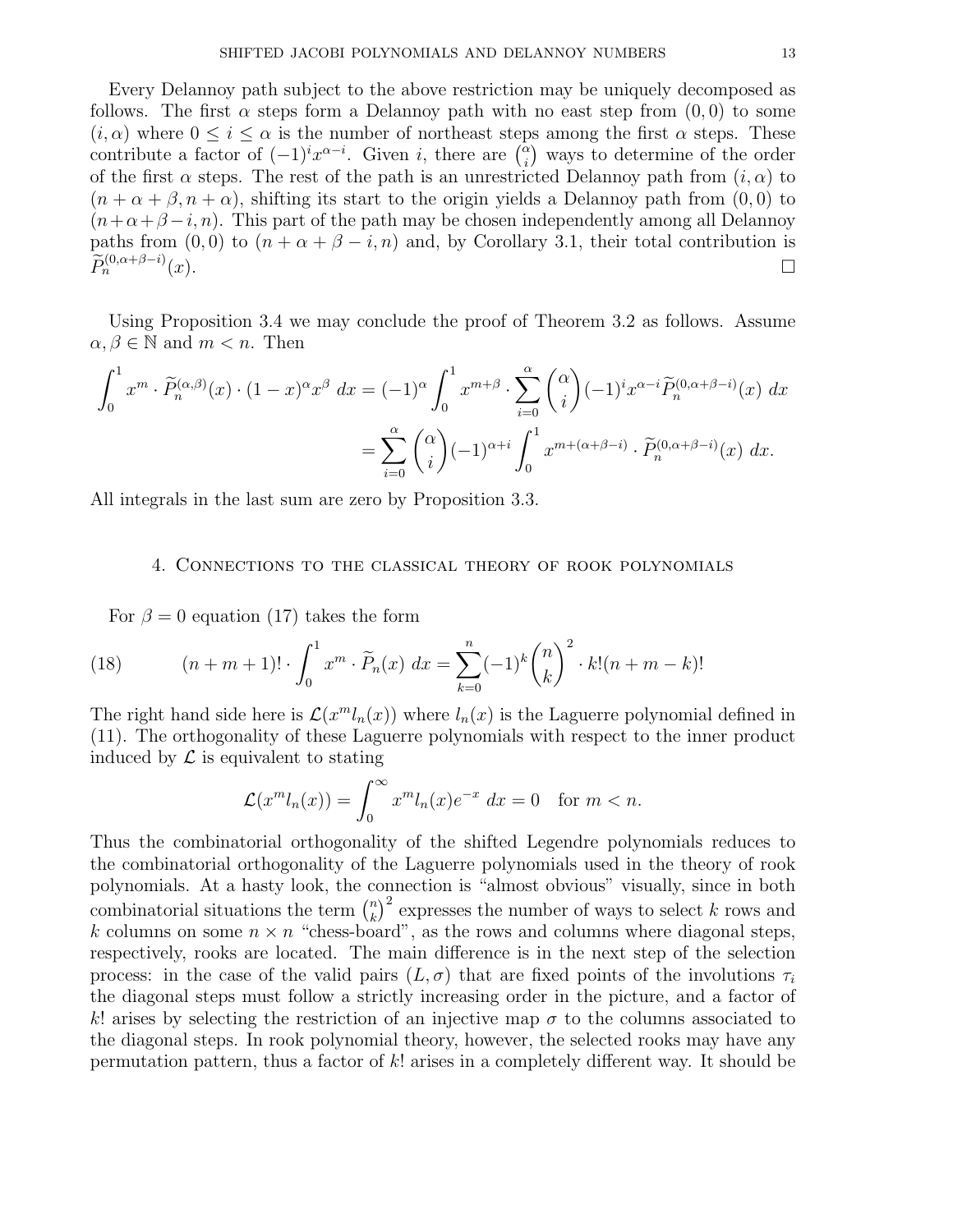#### 14 GÁBOR HETYEI

also noted that the condition  $m < n$  was not used in the proof of (17), thus we may state in general

(19) 
$$
(n+m+1)! \cdot \int_0^1 x^m \cdot \widetilde{P}_n(x) dx = \int_0^\infty x^m l_n(x) e^{-x} dx \text{ for all } m, n \in \mathbb{N}.
$$

For general  $\beta \in \mathbb{N}$ , equation (17) may be rewritten as

(20) 
$$
(n+m+\beta+1)!\cdot \int_0^1 x^{m+\beta} \cdot \widetilde{P}_n^{(0,\beta)}(x) dx = \int_0^\infty x^m l_n^{(\beta)}(x) x^{\beta} e^{-x} dx
$$
 for all  $m, n \in \mathbb{N}$ .

Here

$$
l_n^{(\beta)}(x):=\sum_{k=0}^n(-1)^k\binom{n+\beta}{k}\binom{n}{k}k!x^{n-k}
$$

is the n-th generalized Laguerre polynomial associated to the rectangular board  $[n+\beta] \times [n]$ (as a subset of itself). These generalized Laguerre polynomials are related to the usually normalized generalized Laguerre polynomials  $L_n^{(\beta)}(x)$  by the formula

$$
l_n^{(\beta)}(x) = (-1)^n n! L_n^{(\beta)}(x),
$$

and form an orthogonal basis with respect to the weight function  $x^{\beta}e^{-x}$ .

# 5. SHIFTED JACOBI POLYNOMIALS  $\widetilde{P}_n^{(0,\beta)}(x)$  with negative integer  $\beta$

Using weighted Delannoy numbers it is easy to connect most shifted Jacobi polynomials  $\widetilde{P}_n^{(0,\beta)}(x)$  with negative integer  $\beta$  to the Jacobi polynomials with positive integer  $\beta$ . In fact, we have the following formula.

**Proposition 5.1.** For  $\beta \in \mathbb{N}$  and  $n \geq \beta$  we have

$$
\widetilde{P}_n^{(0,-\beta)}(x) = x^{\beta} \widetilde{P}_{n-\beta}(x).
$$

Proof. By Corollary 3.1 we have

$$
\widetilde{P}_n^{(0,\beta)}(x) = d_{n+\beta,n}^{1,x,-1}.
$$

Dividing the weight of all north and northeast steps by x we may take out a factor of  $x^n$ and get

$$
\widetilde{P}_n^{(0,\beta)}(x) = x^n d_{n+\beta,n}^{1,1,-1/x}.
$$

Since each east and each north step has the same weight, we may swap the horizontal and vertical axis and get

$$
\widetilde{P}_n^{(0,\beta)}(x) = x^n d_{n,n+\beta}^{1,1,-1/x}.
$$

Finally, multiplying both sides by  $x^{\beta}$  and using the arising factor of  $x^{n+\beta}$  on the right hand side to multiply the weight of each north and each northeast step by  $x$  yields

$$
x^{\beta} \widetilde{P}_n^{(0,\beta)}(x) = d_{n,n+\beta}^{1,x,-1}.
$$

Here the right hand side is equal to  $\widetilde{P}_{n+\beta}^{(0,\beta)}(x)$  by Corollary 3.1. The statement follows by replacing *n* with  $n - \beta$ .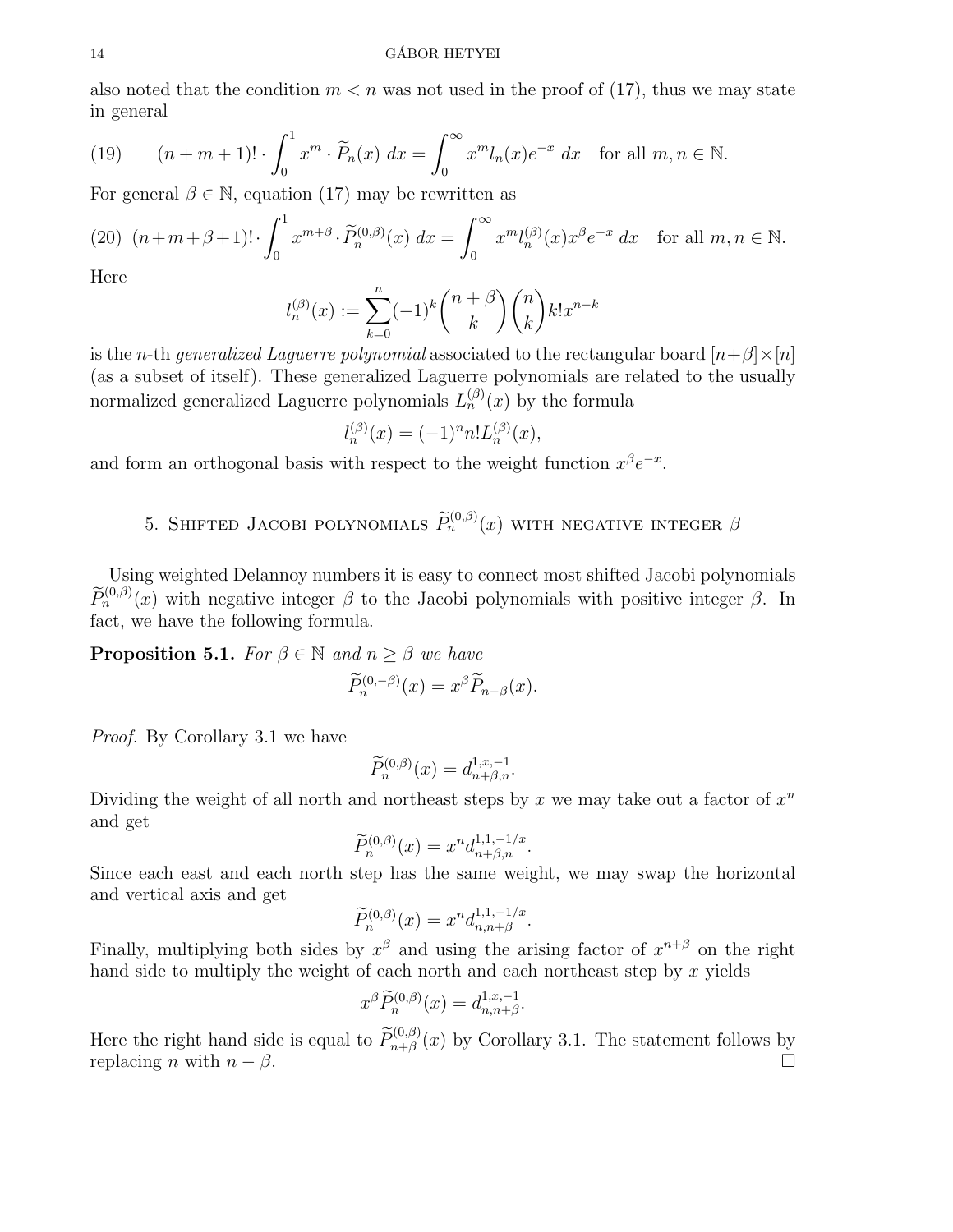Proposition 5.1 does not apply to  $\widetilde{P}_n^{(0,-\beta)}(x)$  when  $n < \beta$ . Table 1 contains these polynomials and  $\widetilde{P}_6^{(0,-6)}(x)$  for  $\beta = 6$ .

$$
\frac{n}{\widetilde{P}_n^{(0,-6)}(x)} \left\| 1 \right\| 5 - 4x \left\| 3x^2 - 12x + 10 \right\| 3x^2 - 12x + 10 \left\| 5 - 4x \right\| 1 \left\| x^6 \right\|
$$
  
TABLE 1.  $\widetilde{P}_n^{(0,-6)}(x)$  for  $n \le 6$ 

The list of polynomials exhibits a certain symmetry which is most easily shown for another shifted version of the Jacobi polynomials.

**Definition 5.2.** We define the transformed Jacobi polynomials  $\widehat{P}_n^{(\alpha,\beta)}(x)$  by the formula  $\widehat{P}_n^{(\alpha,\beta)}(x) := P_n^{(\alpha,\beta)}(2x+1).$ 

As an immediate consequence of (4) we obtain the following.

(21) 
$$
\widehat{P}_n^{(\alpha,\beta)}(x) = \sum_{j=0}^n {n+\alpha+\beta+j \choose j} {n+\alpha \choose n-j} x^j.
$$

In particular, substituting  $\alpha = 0$  and  $-\beta$  for  $\beta$  yields

$$
\widehat{P}_n^{(\alpha,\beta)}(x) = \sum_{j=0}^n {n - \beta + j \choose j} {n \choose j} x^j,
$$

which may be rewritten as

(22) 
$$
\widehat{P}_n^{(0,-\beta)}(x) = \sum_{j=0}^n {\binom{\beta-1-n}{j}} {\binom{n}{j}} (-x)^j.
$$

As an immediate consequence of this last equation we obtain

**Corollary 5.3.** For  $\beta \in \mathbb{N}$  and  $0 \leq n \leq \beta - 1$  we have

$$
\widehat{P}_n^{(0,-\beta)}(x) = \widehat{P}_{\beta-1-n}^{(0,-\beta)}(x),
$$

implying also

$$
P_n^{(0,-\beta)}(x) = P_{\beta-1-n}^{(0,-\beta)}(x) \quad \text{and} \quad \widetilde{P}_n^{(0,-\beta)}(x) = \widetilde{P}_{\beta-1-n}^{(0,-\beta)}(x).
$$

Because of Corollary 5.3 the Jacobi polynomials  $\{P_n^{(0,-\beta)}(x)\}_{n\geq 0}$  can not form an orthogonal polynomial sequence. There is a chance to having such a sequence only up to  $n = |(\beta - 1)/2|$ . Surprisingly, up to that value of n we do have a finite sequence of orthogonal polynomials! This is perhaps most easily shown for the transformed Jacobi polynomials.

**Theorem 5.4.** Let  $\beta > 2$  be any positive integer and let  $\mathcal{L}$  be the linear functional defined defined on the vector space  $\{p(x) \in \mathbb{C}[x] : \deg(p) \leq (\beta - 2)/2\}$  by

$$
\mathcal{L}(x^k) = k! \cdot (\beta - 2 - k)! \quad \text{for } 0 \le k \le \beta - 2.
$$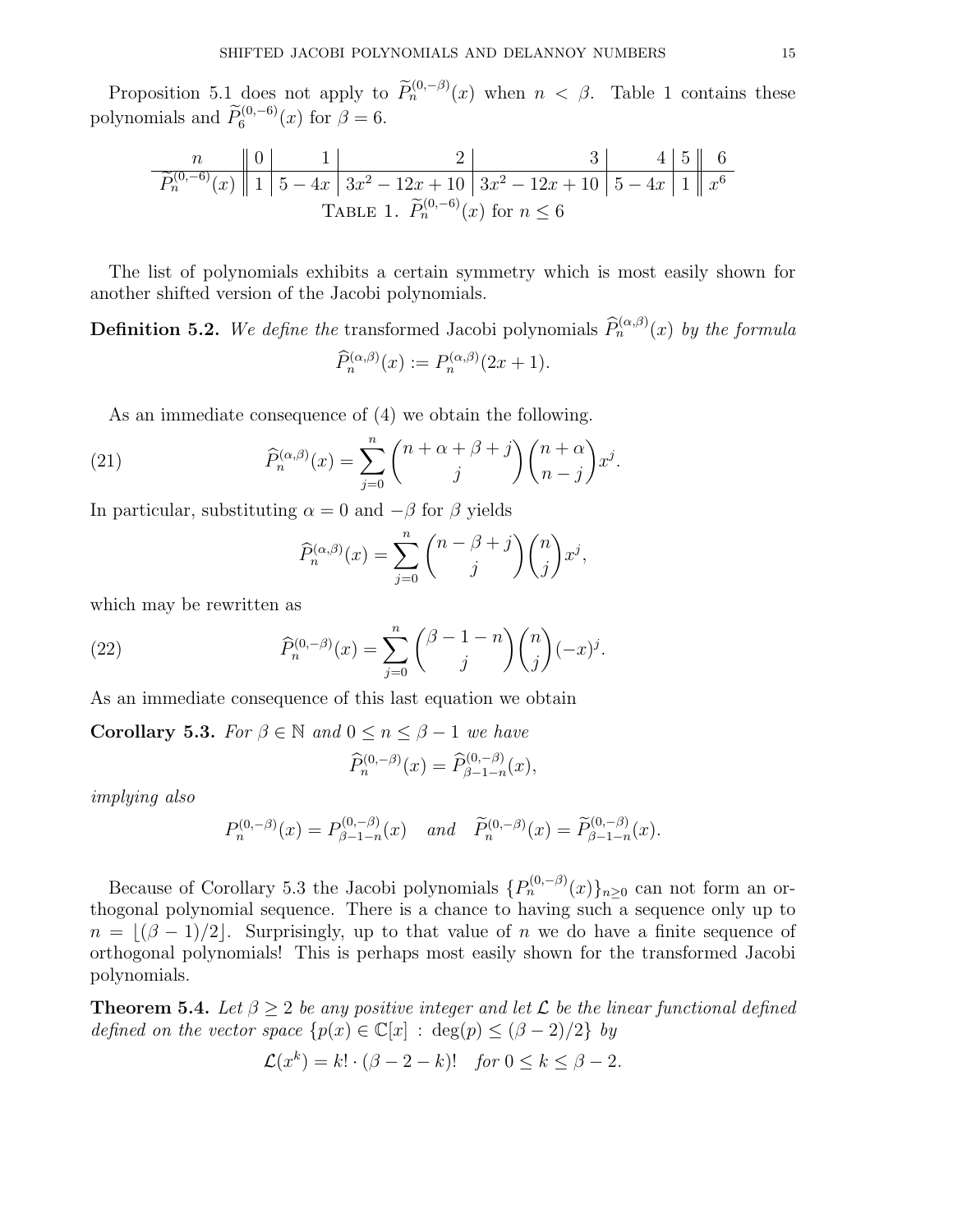Then the transformed Jacobi polynomials  $\{\widehat{P}_n^{(0,-\beta)}(x) : 0 \le n \le (\beta-2)/2\}$  form an orthogonal basis in the with respect to inner product  $\langle f, g \rangle := \mathcal{L}(f \cdot g)$ . For odd  $\beta$  we may extend  $\mathcal L$  and the induced inner product to polynomials of degree at most  $(\beta - 1)/2$  by making  $\mathcal{L}(x^{\beta-1})$  large enough to make the determinant of the  $(\beta+1)/2 \times (\beta+1)/2$  matrix

$$
M_{\beta} := \left(\begin{array}{cccc} \mathcal{L}(x^0) & \mathcal{L}(x^1) & \cdots & \mathcal{L}(x^{(\beta-1)/2}) \\ \mathcal{L}(x^1) & \mathcal{L}(x^2) & \cdots & \mathcal{L}(x^{(\beta-1)/2+1}) \\ \vdots & \vdots & \ddots & \vdots \\ \mathcal{L}(x^{(\beta-1)/2}) & \mathcal{L}(x^{(\beta-1)/2+1}) & \cdots & \mathcal{L}(x^{\beta-1}) \end{array}\right)
$$

positive. The polynomial  $\widehat{P}_{(\beta-1)/2}^{(0,-\beta)}(x)$  may then be added to the orthogonal basis.

*Proof.* First we show that the bilinear operation  $\langle f, g \rangle := \mathcal{L}(f \cdot g)$  in an inner product on the vector space of polynomials of degree at most  $(\beta - 2)/2$ . In fact, for  $0 \le k \le \beta - 2$ we have

$$
\mathcal{L}(x^k) = (\beta - 1)! B(k + 1, \beta - 1 - k).
$$

Here  $B(z, w)$  is the beta function [1, 6.2.1] satisfying [1, 6.2.2]

$$
B(z, w) = \frac{\Gamma(z)\Gamma(w)}{\Gamma(z+w)}.
$$

for the gamma function [1, 6.1.1]  $\Gamma(z)$  which satisfies [1, 6.1.15]  $\Gamma(z+1) = z!$  for all  $z \in \mathbb{N}$ . By the definition of the beta function [1, 6.2.1] we have

(23) 
$$
\mathcal{L}(x^k) = (\beta - 1)! \int_0^1 \left(\frac{t}{1-t}\right)^k (1-t)^{\beta - 2} dt \text{ for } 0 \le k \le \beta - 2.
$$

Using this equation it is easy deduce

(24) 
$$
\langle f, g \rangle = (\beta - 1)! \int_0^1 f\left(\frac{t}{1-t}\right) \cdot g\left(\frac{t}{1-t}\right) \cdot (1-t)^{\beta - 2} dt
$$
 if  $\deg(f) + \deg(g) \le \beta - 2$ .

Note that the condition  $\deg(f) + \deg(g) \leq \beta - 2$  implies that the degree of  $(1-t)$  in the denominator of  $f(t/(1-t)) \cdot g(t/(1-t))$  is at most  $\beta - 2$ , and so the integrand on the left hand side is a polynomial function. Thus the bilinear function is in deed an inner product. Thus, to prove the first half of the theorem, it is sufficient to show

$$
\langle x^m, \hat{P}_n^{(0,-\beta)}(x) \rangle = 0 \quad \text{for } m < n \le \frac{\beta - 2}{2}.
$$

By the definition of  $\mathcal L$  this is equivalent to

$$
\sum_{j=0}^{n} \binom{\beta-1-n}{j} \binom{n}{j} (-1)^{j} (m+j)! (\beta-2-m-j)! = 0 \text{ for } m < n \le \frac{\beta-2}{2}.
$$

Dividing both sides by  $(\beta - 1 - n)!m!(n - m - 1)!$  yields the equivalent form

(25) 
$$
\sum_{j=0}^{n} (-1)^{j} {n \choose j} {m+j \choose m} {\beta-2-m-j \choose n-m-1} = 0 \text{ for } m < n \le \frac{\beta-2}{2}.
$$

The left hand side of  $(25)$  is the total weight of all triplets  $(X, A, B)$  where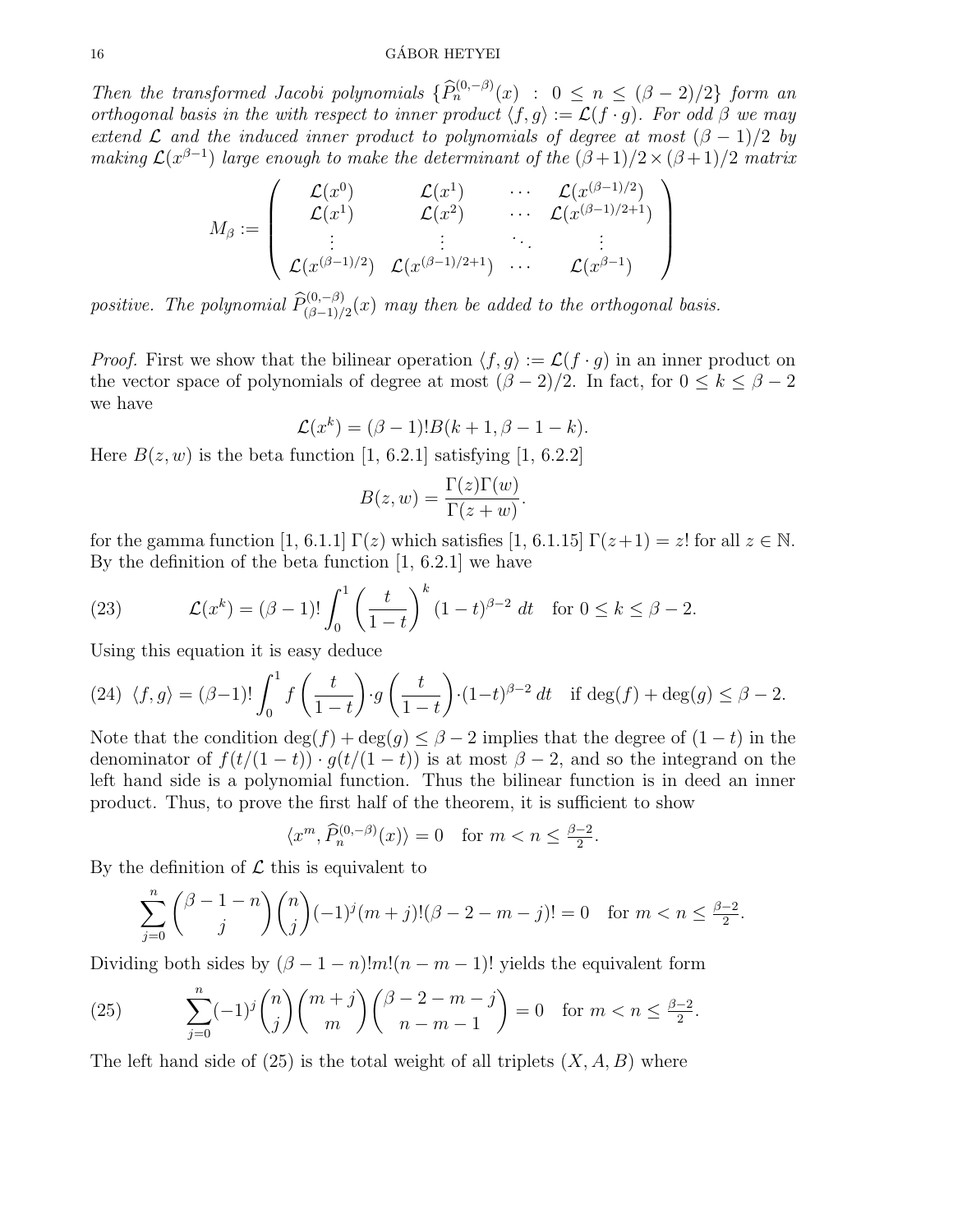- (i) X is a subset of  $\{1, 2, ..., n\};$
- (ii)  $A = \{a_1, \ldots, a_m\}$  is an m-element multiset such that each  $a_i$  belongs to  $X \cup \{0\};$
- (iii)  $B = \{b_1, \ldots, b_{n-m-1}\}\$ is an  $(n-m-1)$ -element multiset such that each  $b_j$  belongs to  $\{1,\ldots,\beta-n\}\setminus X$ .

The weight of the triplet  $(X, A, B)$  is  $(-1)^{|X|}$ . In fact, for a fixed j there are  $\binom{n}{i}$  $\binom{n}{j}$  ways to select  $X$ . Once  $X$  is fixed, there are

$$
\binom{(j+1)+m-1}{m} = \binom{m+j}{m}
$$

ways to select the multiset A on  $X \cup \{0\}$  and

$$
{(\beta - n - j) + (n - m - 1) - 1 \choose n - m - 1} = {\beta - m - 2 - j \choose n - m - 1}
$$

ways to select the multiset B on  $\{1, \ldots, \beta - n - 1\} \setminus X$ . Let us now fix the multisets A and B first. Since  $|A| + |B| = n - 1$ , there is at least one  $c \in \{1, ..., n\}$  that does not appear in A, nor in B. Then, for a subset  $X \subset \{1, \ldots, n\} \setminus \{c\}$ , the triplet  $(X, A, B)$ satisfies the above conditions if and only if the triplet  $(X \cup \{c\}, A, B)$  does. The weight of these triplets cancel each other.

For the case when  $\beta$  is odd, observe first that the above proof of orthogonality can be adapted to  $m < n \leq (\beta - 1)/2$  without any changes since we only need to use the value of  $\mathcal{L}(x^k)$  for  $k \leq \beta - 2$ . The only thing left to show is that we can set the value of  $\mathcal{L}(x^{\beta-1})$  in such a way that we get a positive definite inner product. It is well known that a bilinear form defined by a symmetric real matrix is positive definite if the principal minors of the matrix are positive. Thus we only need to make sure that the principal minors of  $M_\beta$  are positive. The fact that the restriction of  $\mathcal L$  to the vector space of polynomials of degree at most  $(\beta - 3)/2$  is positive definite implies the positivity of all principal minors of  $M_{\beta}$ except for  $\det(M_\beta)$ . Finally, consider  $\mathcal{L}(x^\beta)$  as a variable, and expand  $\det(M_\beta)$  by its last column. The determinant becomes a linear function of  $\mathcal{L}(x^{\beta})$  whose coefficient is the  $(\beta - 3)/2 \times (\beta - 3)/2$  principal minor of  $M_{\beta}$ , a positive number. Therefore det $(M_{\beta}) > 0$ holds for any sufficiently large  $\mathcal{L}(x^{\beta})$ ).  $\qquad \qquad \Box$ 

# 6. WEIGHTED SCHRÖDER NUMBERS AND ITERATED ANTIDERIVATIVES OF LEGENDRE polynomials

We define a *Schröder path* from  $(0, 0)$  to  $(n, n)$  as a Delannoy path not going above the line  $y = x$ . In analogy to Definition 2.1 we may introduce weighted Schröder numbers as follows.

**Definition 6.1.** Let u, v, w be commuting variables. We define the weighted Schröder numbers  $s_n^{u,v,w}$  as the total weight of all Schröder paths from  $(0,0)$  to  $(n,n)$ , where each east step  $(0, 1)$  has weight u, each north step has weight v, and each northeast step has weight w. The weight of a lattice path is the product of the weights of its steps.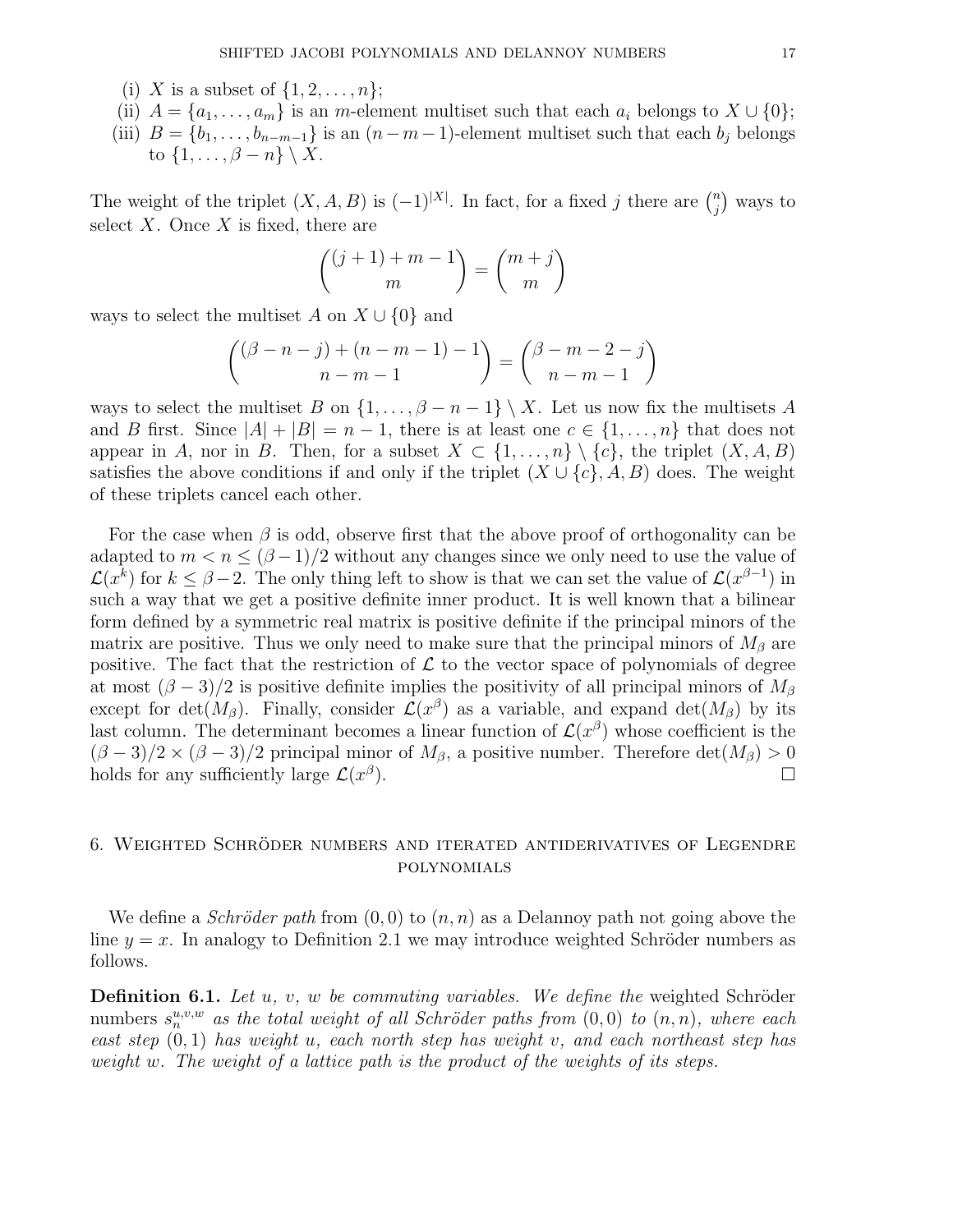Introducing the Schröder polynomials by

(26) 
$$
S_n(x) := s_n^{1,x,-1} \text{ for } n \ge 0,
$$

we have the following formula.

**Proposition 6.2.** For  $n \geq 1$  the Schröder polynomials are given by

$$
S_n(x) = \frac{x-1}{(n+1)x} \widetilde{P}_n^{(1,-1)}(x).
$$

*Proof.* First we show that the Schröder polynomials satisfy

(27) 
$$
S_n(x) = \sum_{j=0}^n \frac{(-1)^{n-j}}{j+1} {2j \choose j} {n+j \choose n-j} x^j \text{ for } n \ge 1.
$$

Let  $j \in \{0, \ldots, n\}$  be the number of east steps in a Schröder path, the number of norths steps must be the same, the number of northeast steps is  $(n - j)$ . The path is a Schröder path if and only if at any given step the number of north steps thus far does not exceed the number of east steps. The number of ways to arrange  $j$  east steps and  $j$  north steps satisfying this criterion is the Catalan number  $\binom{2j}{i}$  $\binom{n+j}{j}$ /(j + 1), and there are  $\binom{n+j}{n-j}$  $_{n-j}^{n+j}$  ways to determine the order of the northeast steps with respect to the east and north steps. Since

$$
\binom{2j}{j}\binom{n+j}{n-j} = \binom{n+j}{j,j,n-j} = \binom{n+j}{n}\binom{n}{j} \text{ and }
$$

$$
\frac{1}{j+1}\binom{n}{j} = \frac{1}{n+1}\binom{n+1}{j+1},
$$

we may rewrite (27) as

(28) 
$$
S_n(x) = \frac{1}{n+1} \sum_{j=0}^n (-1)^{n-j} {n \choose j+1} {n+j \choose n} x^j \text{ for } n \ge 1.
$$

On the other hand, Proposition 2.4 gives

$$
(x-1)\widetilde{P}_n^{(1,-1)}(x) = \sum_{k=0}^{n+1} (-1)^{n+1-k} x^k \binom{n+1}{k} \binom{n-1+k}{n} \quad \text{for } n \ge 1.
$$

Observe that for  $n \geq 1$  the constant term in the last sum is zero, thus we may write

$$
(x-1)\widetilde{P}_n^{(1,-1)}(x) = \sum_{k=1}^{n+1} (-1)^{n+1-k} x^k \binom{n}{k} \binom{n-1+k}{n}.
$$

The statement now follows from substituting  $j+1$  into k in the last equation and comparing the result with  $(28)$ .

In analogy to Lemma 2.2 we have the following

**Lemma 6.3.** The weighted Schröder numbers are linked to the Schröder polynomials by the formula

$$
s_n^{u,v,w} = (-w)^n S_n \left(-\frac{uv}{w}\right)
$$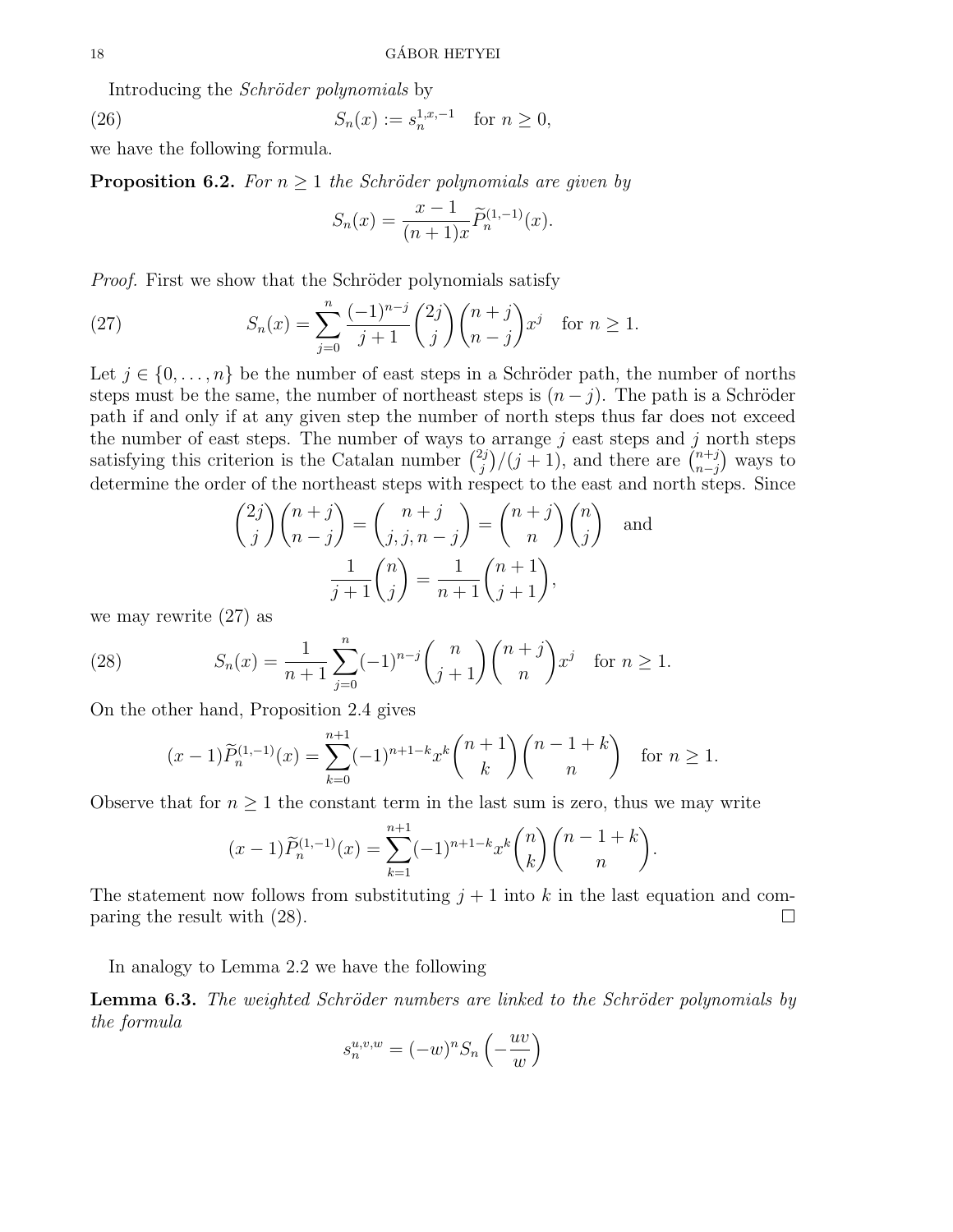As a consequence of Proposition 6.2 and Lemma 6.3 we obtain

**Corollary 6.4.** For  $n > 2$ , the weighted Schröder numbers are linked to the shifted Jacobi polynomials by the formula

$$
s_n^{u,v,w} = \frac{(-w)^n}{n+1} \left(1 + \frac{w}{uv}\right) \widetilde{P}_n^{(1,-1)}\left(-\frac{uv}{w}\right).
$$

In particular, substituting  $u = v = w = 1$  gives that the ordinary Schröder numbers are given by

$$
s_n := s_n^{1,1,1} = \frac{(-1)^n 2}{n+1} \widetilde{P}_n^{(1,-1)}(-1) = \frac{(-1)^n 2}{n+1} P_n^{(1,-1)}(-3) \quad \text{for } n \ge 2.
$$

Using the swapping rule (5) we obtain the following remarkable variant of (2).

(29) 
$$
s_n = \frac{2}{n+1} \cdot P_n^{(-1,1)}(3) \text{ for } n \ge 1.
$$

The same swapping rule for shifted Jacobi polynomials (16) allows to rewrite Corollary 6.4 as

(30) 
$$
s_n^{u,v,w} = \frac{w^n}{n+1} \left(1 + \frac{w}{uv}\right) \widetilde{P}_n^{(-1,1)}\left(\frac{uv}{w} + 1\right) \text{ for } n \ge 1.
$$

Central Delannoy numbers and Schröder numbers satisfy an obvious recursion formula, which may be generalized to their weighted variants as follows.

**Proposition 6.5.** The weighted central Delannoy numbers and the weighted Schröder numbers satisfy the following formula.

$$
d_{n,n}^{u,v,w} = 2uv \sum_{k=0}^{n-1} d_{k,k}^{u,v,w} s_{n-k-1}^{u,v,w} + wd_{n-1,n-1}^{u,v,w}.
$$

*Proof.* For any Delannoy path from  $(0, 0)$  to  $(n, n)$  there is a unique  $(k, k)$  on the path where the path contains a lattice point of the form  $(i, i)$  for the last time before  $(n, n)$ . Consider the contribution of all Delannoy paths associated to the same fixed  $(k, k)$ , where  $k \in \{0, 1, \ldots, n-1\}$ . The part of all such paths up to  $(k, k)$  contributes a factor of  $d_{k,k}^{u,v,w}$ . The rest must begin with an east step and end with a north step, contributing a factor of uv. For  $k < n - 1$  the remaining steps contribute a factor of  $2s_{n-k}^{u,v,w}$  $_{n-k-1}^{u,v,w}$ . The factor of 2 represents the choice of staying strictly above or below the line  $y = x$  for the rest of the path. For  $k = n - 1$ , besides the contribution of  $2uvs_0^{u,v,w} = 2uv$  the possibility of adding a northeast step from  $(n-1, n-1)$  to  $(n, n)$  arises: this possibility is accounted for by the term  $wd_{n-1,n-1}^{u,v,w}$ .

Using Corollary 3.1 and (26) we obtain:

Corollary 6.6. The shifted Legendre polynomials satisfy the recursion formula

$$
\widetilde{P}_n(x) = 2x \sum_{k=0}^{n-1} \widetilde{P}_k(x) S_{n-k-1}(x) - \widetilde{P}_{n-1}(x).
$$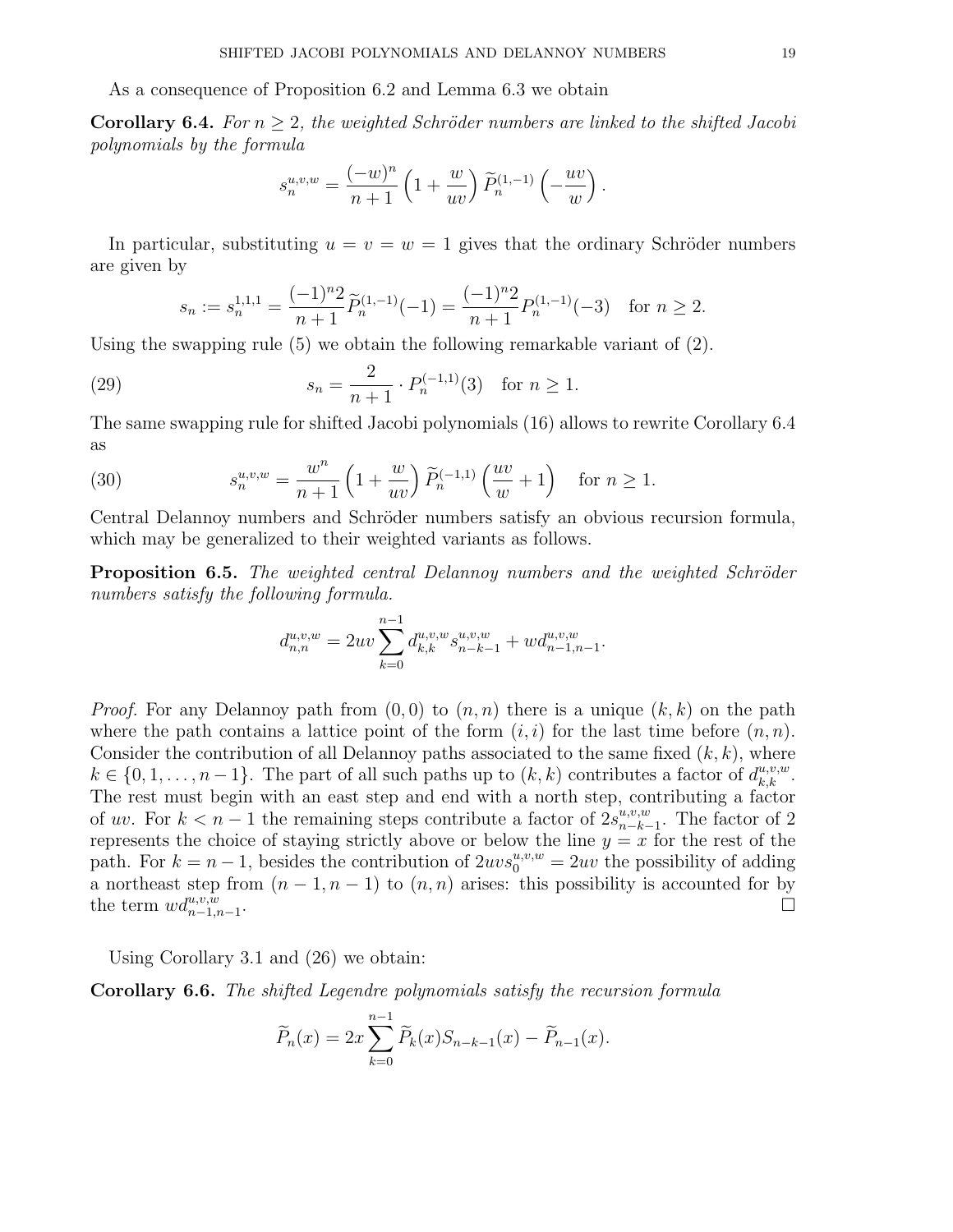Using Proposition 6.2 the last corollary may be rewritten as follows.

Corollary 6.7. We have

$$
\widetilde{P}_n(x) = 2 \sum_{k=0}^{n-2} \widetilde{P}_k(x) \frac{x-1}{n-k} \widetilde{P}_{n-k-1}^{(1,-1)}(x) + (2x-1) \widetilde{P}_{n-1}(x) \quad and
$$

$$
P_n(x) = \sum_{k=0}^{n-2} P_k(x) \frac{x-1}{n-k} P_{n-k-1}^{(1,-1)}(x) + x P_{n-1}(x) \quad \text{for } n \ge 1.
$$

Comparing  $(27)$  with  $(8)$  we find immediately that the Schröder polynomials are closely related to the the antiderivatives of the shifted Legendre polynomials:

(31) 
$$
S_n(x) = \frac{1}{x} \int_0^x \widetilde{P}_{n-1}(t) dt \text{ holds for } n \ge 1.
$$

By Proposition 6.2 this implies

(32) 
$$
\frac{1}{n+1}(x-1)\widetilde{P}_n^{(1,-1)}(x) = \int_0^x \widetilde{P}_n(t) dt \text{ for } n \ge 1.
$$

This equation may be generalized to the following statement.

**Proposition 6.8.** Let n and  $\alpha$  be positive integers. Applying the antiderivative operator

$$
f(x) \mapsto \int_0^x f(t) \, dt
$$

to  $\widetilde{P}_n(x)$  exactly  $\alpha$  times yields the polynomial  $\frac{1}{(n+\alpha) \alpha}(x-1)^{\alpha} \widetilde{P}_n^{(\alpha,-\alpha)}(x)$ .

Proof. By Proposition 2.4 we have

$$
(x-1)^{\alpha} \widetilde{P}_n^{(\alpha,-\alpha)}(x) = \sum_{k=0}^{n+\alpha} (-1)^{n+\alpha-k} x^k {n+\alpha \choose k} {n-\alpha+k \choose n}.
$$

Here the binomial coefficient  $\binom{n-\alpha+k}{n}$  $\binom{\alpha+k}{n}$  is zero for  $k < \alpha$ . Thus, after introducing  $j := k - \alpha$ , we may write

$$
(x-1)^{\alpha} \widetilde{P}_n^{(\alpha,-\alpha)}(x) = \sum_{j=0}^n (-1)^{n-j} x^{j+\alpha} {n+\alpha \choose j+\alpha} {n-j \choose n}.
$$

Thus

(33) 
$$
\frac{(x-1)^{\alpha}\widetilde{P}_n^{(\alpha,-\alpha)}(x)}{(n+\alpha)_{\alpha}} = \sum_{j=0}^n (-1)^{n-j} \frac{x^{j+\alpha}}{(j+\alpha)_{\alpha}} {n \choose j} {n-j \choose n}.
$$

Taking the derivative on both sides yields a right hand side of the same form, with the value of  $\alpha$  decreased by one. Thus we obtain

$$
\frac{d}{dx}\frac{(x-1)^{\alpha}\widetilde{P}_n^{(\alpha,-\alpha)}(x)}{(n+\alpha)_{\alpha}} = \frac{(x-1)^{\alpha-1}\widetilde{P}_n^{(\alpha-1,-(\alpha-1))}(x)}{(n+\alpha-1)_{\alpha-1}} \quad \text{for } \alpha \ge 1.
$$

The statement follows from applying this observation  $\alpha$  times and from the fact that  $\widetilde{P}_n^{(\alpha,-\alpha)}(0) = 0$  holds for  $n, \alpha > 0$ .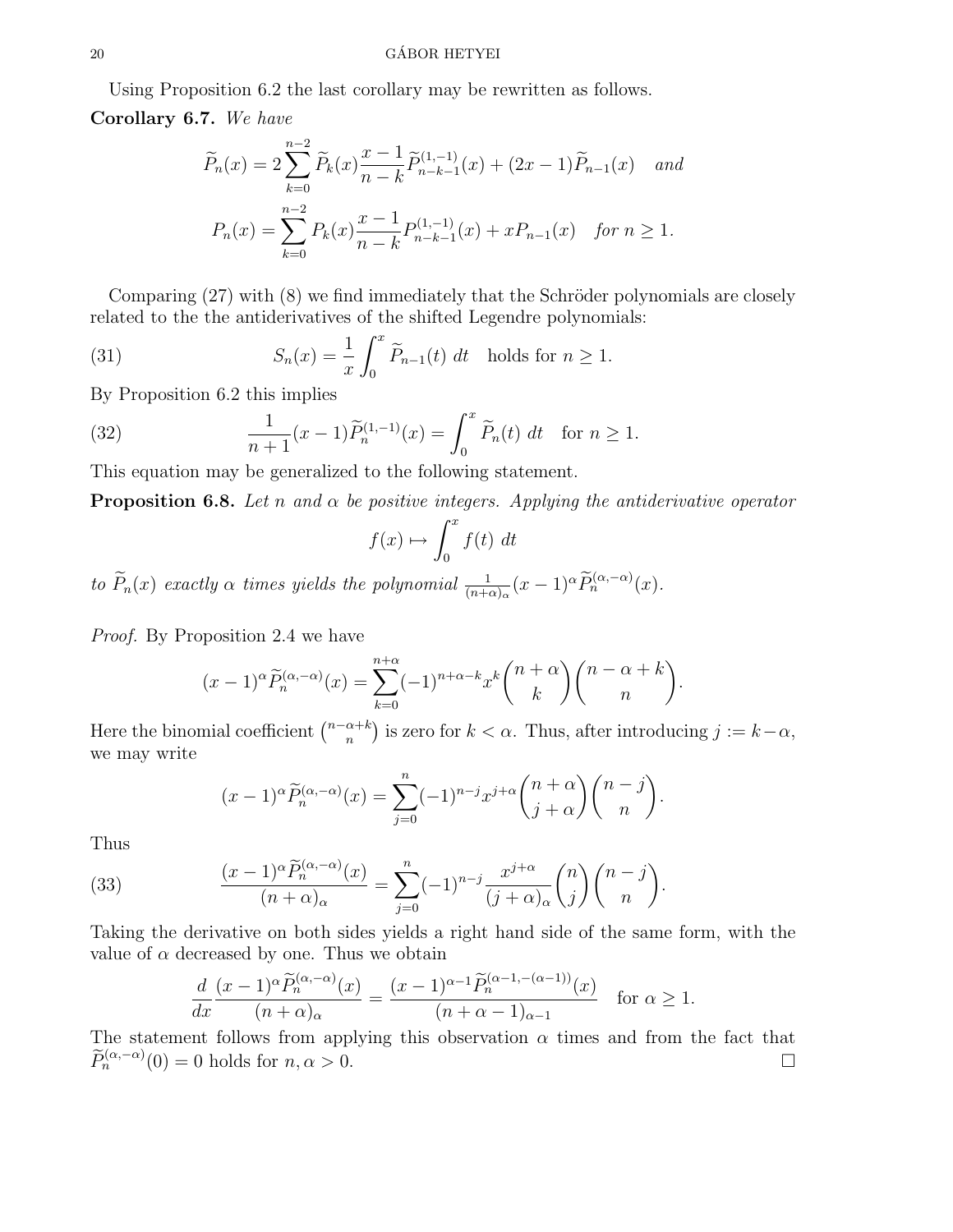We conclude this section by observing that the polynomials  $\{S_n(x)\}\$ <sub>n</sub>>0 almost form an orthogonal polynomial sequence. In fact it is possible to show that the monic polynomials

$$
p_n(x) := \frac{1}{\binom{2n}{n}} \frac{x-1}{x} \widetilde{P}_n^{(1,-1)}(x)
$$

satisfy Favard's recursion formula (10)

$$
p_n(x) = \left(x - \frac{1}{2}\right) p_{n-1}(x) - \frac{n(n-2)}{4(2n-1)(2n-3)} p_{n-2}(x) \quad \text{for } n \ge 2.
$$

Unfortunately, substituting  $n = 2$  yields  $\lambda_2 = 0$  thus the moment functional will not be quasi-definite.

# 7. Concluding remarks

One of the main observations in this paper is that the connection (1) between the central Delannoy numbers and Legendre polynomials may be extended to all Delannoy numbers and the Jacobi polynomials  $\{P_n^{(\alpha,0)}(x)\}_{n\geq 0}$  via (2). An eerily similar relation was found in [9, (3.2)] between the *modified Delannoy numbers*  $\tilde{d}_{m,n}$  and the Jacobi polynomials  ${P_n^{(0,\beta)}(x)}_{n\geq 0}$ . Formula (3.2) in [9] may be restated as

(34) 
$$
\widetilde{d}_{n+\beta,n} = P_n^{(0,\beta)}(3) \text{ for } \beta \in \mathbb{N}.
$$

The modified Delannoy number  $d_{m,n}$  is the number of lattice paths from  $(0,0)$  to  $(m, n+1)$ whose steps belong to  $\mathbb{N} \times \mathbb{P}$ . (Here  $\mathbb{P}$  denotes the set of positive integers.) It would be worth exploring whether the weight enumeration of modified Delannoy paths (defined as having steps from  $N\times\mathbb{P}$ ) could also be done using shifted Jacobi polynomials, and whether there is a duality between the two theories that extends the ("signless") swapping of the parameters observed above in (2) and (34).

The fact that the (shifted) Legendre and Jacobi polynomials are orthogonal with respect to some weight function is also a consequence of Favard's theorem. The question naturally arises whether Viennot's combinatorial theory [21] could be applied to find a moment functional with respect to which they are orthogonal. Laguerre polynomials (their usual monic variant) have a very nice combinatorial interpretation in Viennot's work. For (the monic version of the) Legendre and Jacobi polynomials, however, the coefficients  ${c_n}_{n\geq 1}$  and  ${\lambda_n}_{n\geq 1}$  are not all integers. For example, the monic variant of the Legendre polynomials is given by

$$
p_n(x) := \frac{2^n P_n(x)}{\binom{2n}{n}}.
$$

Favard's recursion formula (10) takes the form

$$
p_n(x) = xp_{n-1}x - \frac{(n-1)^2}{(2n-1)(2n-3)}p_{n-2}(x).
$$

Thus some weights  $-c_n$  and  $-\lambda_n$  used on Viennot's Favard paths have to be fractions, and the formula expressing the moments as total weights of Motzkin paths seems very hard to evaluate. For Legendre polynomials, the horizontal steps will have zero weight,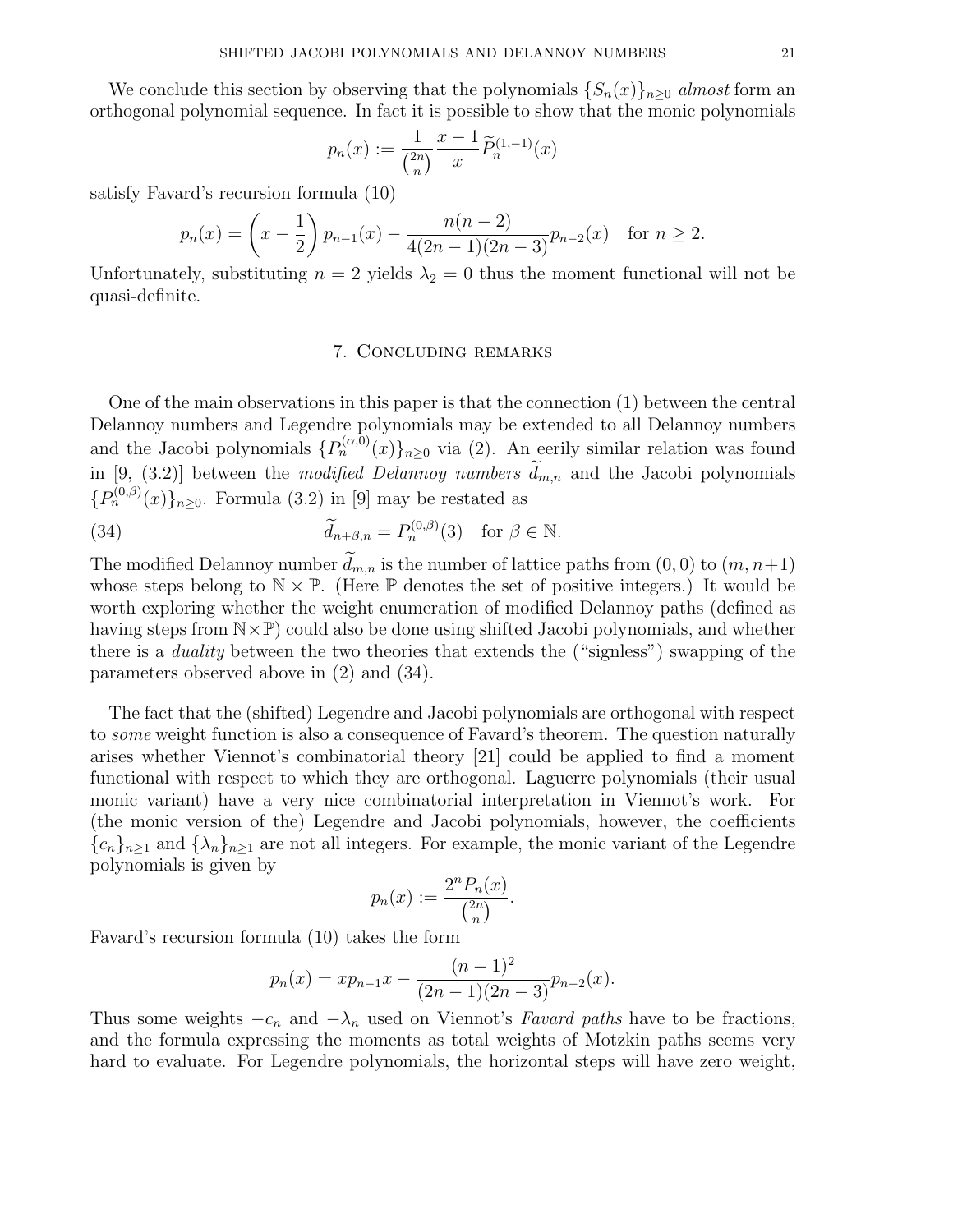the northeast steps  $(1, 1)$  will have weight 1, the southeast steps  $(1, -1)$  will have weight  $k^2/(4k^2-1)$  if they start at a point whose second coordinate k. Using the fact that Legendre polynomials are orthogonal with respect to the inner product

$$
\langle f, g \rangle := \int_{-1}^{1} f(x) \cdot g(x) \, dx,
$$

we know that the moments must be a constant multiple of

$$
\int_{-1}^{1} \frac{1}{x^n} dx = \begin{cases} 0 & \text{if } x \text{ is odd,} \\ \frac{2}{n+1} & \text{if } x \text{ is even.} \end{cases}
$$

Experimental evaluation of Viennot's Motzkin paths for the first few even values of  $n$ shows that the total weight of these paths is  $1/(n+1)$ . A direct combinatorial proof of this fact would be desirable. It should also be noted that the non-monic variant

$$
q_n(x) := \frac{2^n (2n-1)!! P_n(x)}{\binom{2n}{n}}
$$

of the Legendre polynomials satisfies the recursion formula

(35) 
$$
q_n(x) = (2n - 1)xq_{n-1}(x) - (n - 1)^2 q_{n-2}(x)
$$

with integer connecting coefficients. Perhaps a non-monic version of Favard's theorem is worth considering, to which Viennot's combinatorial proof could be extended by replacing the weight x on the short vertical steps in his Favard paths by a weight of  $(2n-1)x$  where n is determined by the height of the step.

As seen in Section 4, our current work relates the Legendre and Jacobi polynomials to the classical theory of rook polynomials. The level of this connection is not satisfying, since we only found a binomial identity to which the orthogonality of the Laguerre polynomials (rook theory variant) and the orthogonality of certain Jacobi polynomials may both be reduced. It would be desirable to find results directly relating colored Delannoy paths and rook placements as combinatorial structures.

Our proof of the orthogonality of the Jacobi polynomials  $P_n^{(\alpha,\beta)}(x)$  for nonzero  $\alpha$  depends on the algebraic formula given in Proposition 3.4. A more direct combinatorial proof would be desirable, which can perhaps be found once the "duality" between  $P_n^{(\alpha,0)}(x)$  and  $P_n^{(0,\beta)}(x)$  is better understood. Although Proposition 6.8 seems to give a "philosophical reason" to focus on the polynomials  $(x-1)^{\alpha} \widetilde{P}_n^{(\alpha,-\alpha)}(x)/(n+\alpha)_{\alpha}$ , these have a combinatorial interpretation for  $\alpha = 1$  only, for higher values we start having non-integer coefficients. It is remarkable though that the same polynomials  $(x-1)^{\alpha} \widetilde{P}_n^{(\alpha,-\alpha)}(x)$ , without being divided by  $(n + \alpha)_{\alpha}$  play a key role in our work and have a combinatorial interpretation for all  $\alpha \in \mathbb{N}$ .

Finally we wish to note that there is a yet to be explored connection with the theory of Riordan arrays (see Sprugnoli [17] for definition and uses). The weighted Delannoy number  $d_{m,n}^{u,v,w}$  is the coefficient of  $t^n$  in  $(u + wt)^m/(1 - vt)^{m+1}$ . An immediate consequence of this observation is that the *n*-th row  $k$ -th column entry in the Riordan array  $(1/(1-vt), t(u+wt)/(1-vt))$  is  $d_{k,n-i}^{u,v,w}$  $_{k,n-k}^{u,v,w}$ . The numbers  $d_{m,n}^{1,2,-1}$  appear as entry A1016195